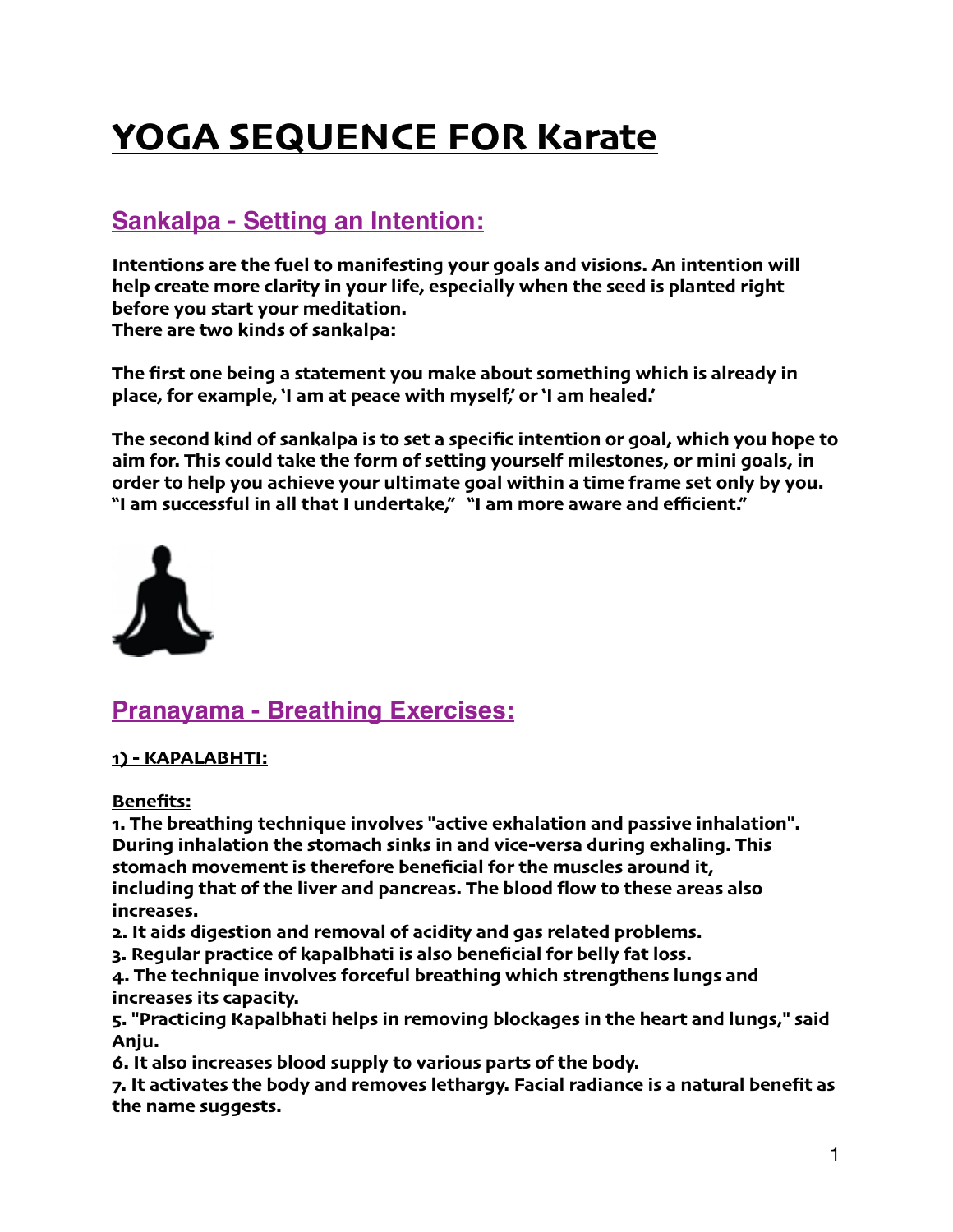**8. It activates the brain cells and improves memory and concentration power.**

**9. Kapalbhati is great for focus and checks forgetfulness.**

**10. "Kapalbhati has spiritual paybacks as well. It activates the chakras in the body and helps in achieving a higher, greater awakening," shared Anju.**

## **Instructions:**

**Kapalbhati can be done either in the regular yogic posture with crossed legs and straight back as well in vajrasana. For those who suffer from back issues, the technique can be done by resting against the wall or even lying straight on the floor or bed. While maintaining the posture, force your breath out in shorter intervals. Beginners can practice 20-30 breath pumps going up to 200.**

## **2) - BREATH RETENTION:**

# **Benefits:**

**Breath retention is an incredibly effective tool to regulate mental chatter and improve concentration. When you are yearning for a new breath during a hold, you are devoting all concentration to this activity—training the mind to focus intensely on one thing at a time. Kumbhaka is the Sanskrit word for this powerful type of breathing exercise, where you focus your attention on the pause at the top of the inhale and/or at the bottom of the exhale. Most people think of the breath as two parts: the inhalation and the exhalation. But there are actually four parts to the breath, including of course, the inhalation and exhalation, but also the space between the inhale and the exhale, and the space at the bottom of the exhale before a new breath begins. Normally, this space is minimal and even unnoticeable. With a breath retention practice, you consciously extend the pauses at the top of the inhale and at the bottom of the exhale to create a holding pattern where you're ceasing to breathe in or out.**

# **Instructions:**

**Simple PracticeThe pattern is simple: inhale, hold, exhale, hold, repeat.**

**1. Exhale everything out through your mouth.**

**2. Seal the lips and inhale slowly (on a count of five) through your nose until your lungs are completely full.**

**3. Hold at the top for a count of five, keeping lips sealed.**

**4. Exhale through the nose for five—taking all five counts to release the breath. Think of air slowly being released**

**from a balloon, that's the controlled pace of the release.**

**5. When lungs are completely empty (you can release a little extra air at the bottom if there is still air lef,) then**

**hold for a count of five.**

**6. Focus on creating space with every inhale and releasing with every exhale.**

# **3) - ANULOMA VILOMA:**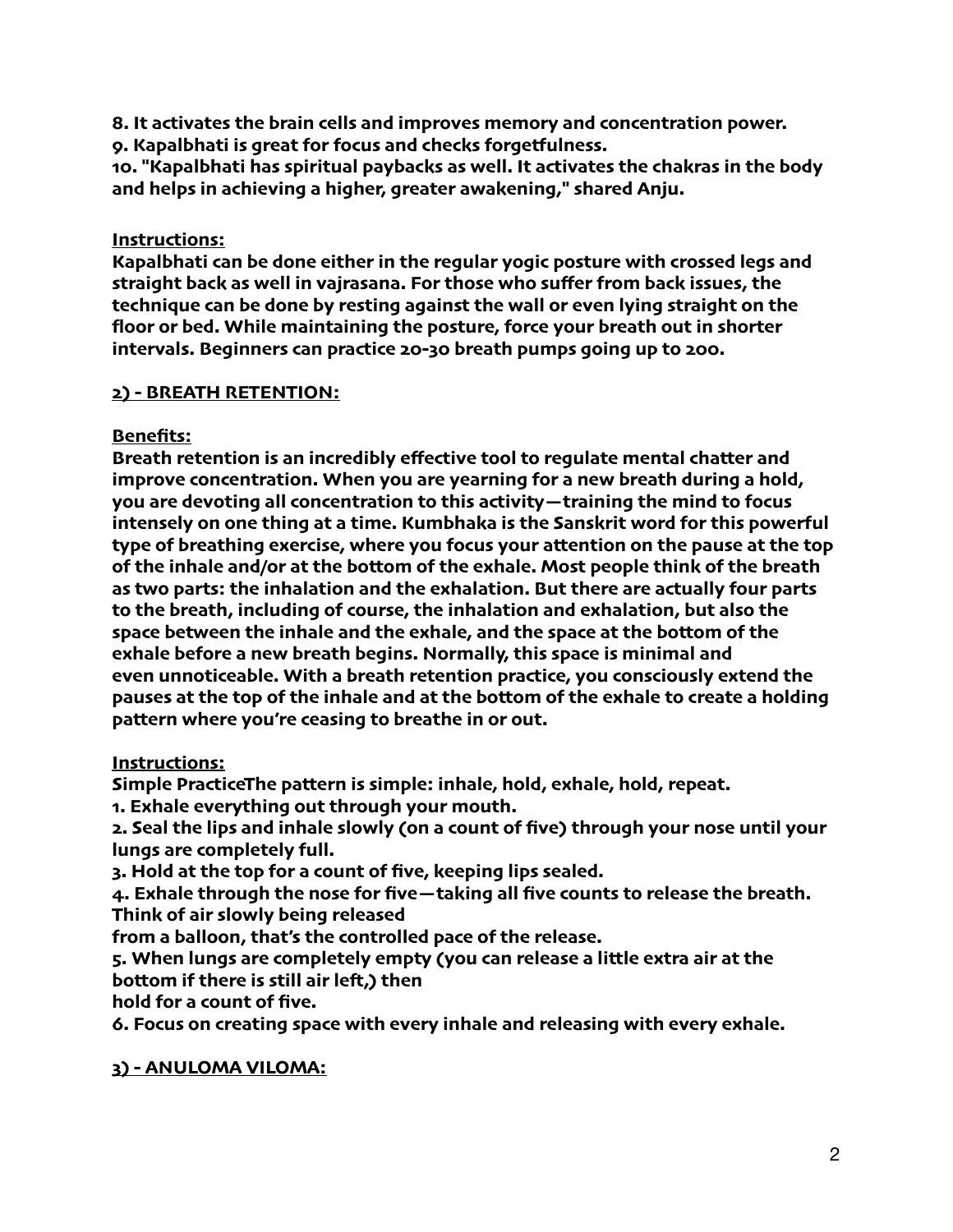#### **Benefits:**

**By nature, we are usually dominant on one side or the other; the right brain (creative, artistic) or lef brain**

**(intellectual, mathematical). Anuloma Viloma attempts to cleanse the mind and stimulate the right and lef nadis so they are balanced. Anuloma Viloma is one breathing exercise that can be practiced every day.**

#### **Instructions:**

**Anuloma Viloma, or 'alternate nostril breathing' is best practiced before seated meditation or asana practice. Its purpose is to stimulate the nadis or energy channels that run throughout the body like electrical wires. The right side of the brain controls the lef side of the body, and vice versa. If you are breathing to the count of 3, you will breathe in for 3 counts, hold the breath for 16 counts, and exhale for 8 counts. For the purpose of a beginner practice, we will start with multiplications of 3 counts. This practice starts and ends on the lef side. 1. Prepare: Come to Sukhasana, or any comfortable seated position, preferably with your legs crossed at the ankles. You may want to sit on a meditation cushion or pillow. With your spine straight and shoulders relaxed, begin your yogic breathing, taking full deep breaths in and out through the nose. Close your eyes. 2. Begin on the lef: Bring your right hand to a Vishnu mudra; curl the ring and small finger into the palm, and leave the thumb, index, and middle finger free. Take 3 deep breaths in and out to get ready. On your 3rd exhale, bring your hand up to your face, occlude the right nostril with your right thumb, and breathe in through the lef nostril to the count of 3.**

**3. Hold your breath: close both nostrils with your thumb on the right, and index and middle fingers on the lef. Maintain steady, constant pressure on the nostrils. The shoulders should be relaxed. Hold the breath for 16 counts.**

**4. Exhale on the right: Release your thumb, slowly exhale, working the lungs completely empty by the end of 8 counts.**

**5. Inhale on the right: Keeping your hand position the same with gentle pressure on the lef nostril with the index and middle finger, inhale on the right (same side) to the count of 3, filling your lungs.**

**6. Hold your breath, repeat on the right: Repeat the steps, alternating the breath from the lef to the right, making it smooth and effortless.**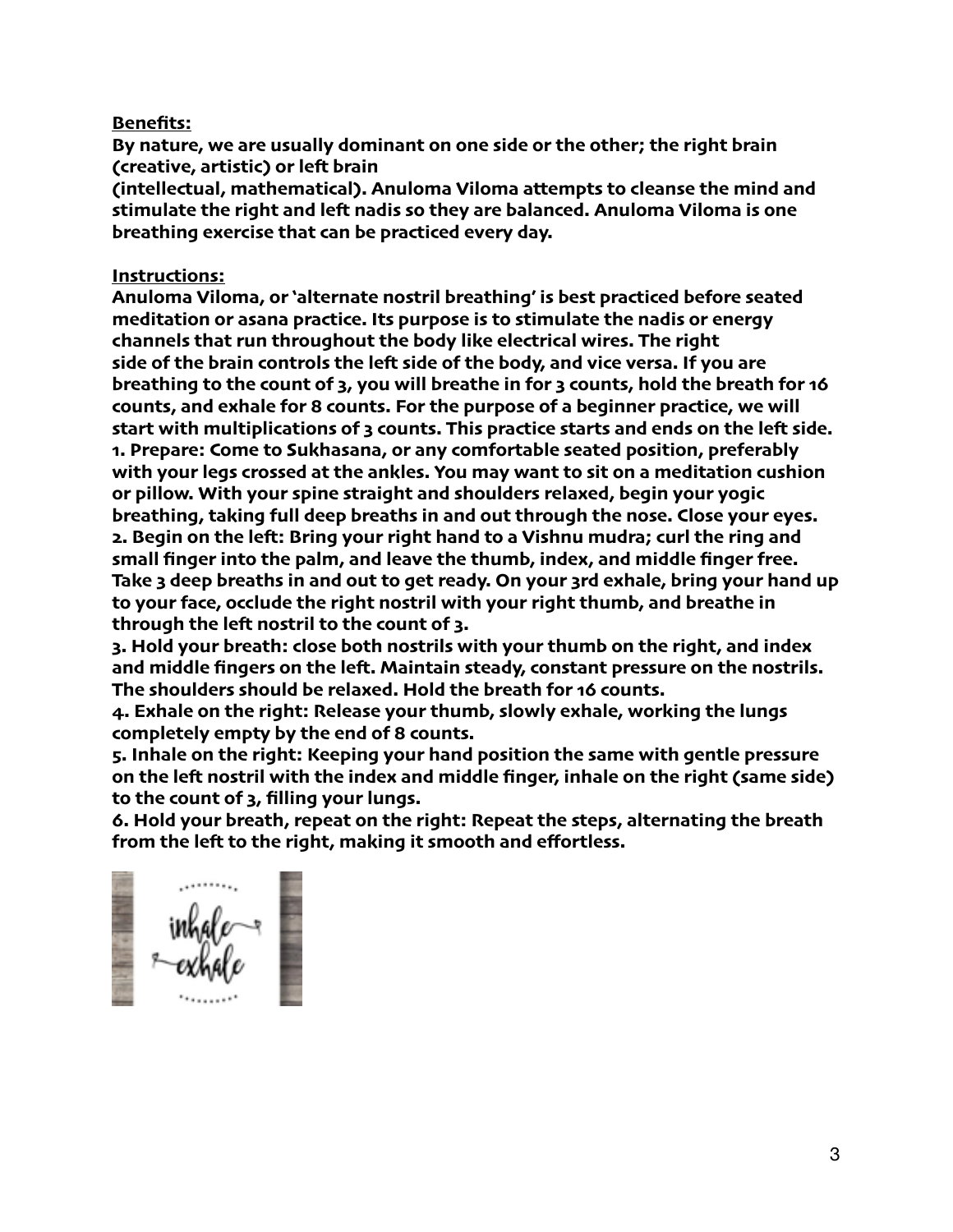# **ASANA-YOGA POSTURES:**

# **1) - Surya Namaskara - Sun Salutations:**

## **Benefits:**

**Sun Salutation comprises a sequence of 12 yoga postures, it provides a good cardiovascular workout. If done at a slower pace, these postures help tone the muscles and can relax the system and meditative. Regular practice of Sun Salutation improves the functions of the heart, liver, intestine, stomach, chest, throat, and legs – basically, the whole body. The process purifies the blood and improves blood circulation throughout the system and ensures proper functioning of the stomach, bowel, and nerve centres. Practicing Sun Salutation daily helps balance the three constitutions – Vata, Pitha and Kapha – that the body is made up of, according to Ayurvedic science. Sun Salutation is also known to enhance the physical strength of a person. Each position counteracts the one before, stretching the body in a different way and alternately expanding and contracting the chest to regulate the breathing. Practiced daily it will bring great flexibility to your spine and joints and trim your waist. It limbers up the whole body in preparation for the Asanas (postures)**

#### **Instructions:**

**One round of Sun Salutation consists of two sequences, the first leading with the right foot and the second leading with the lef. Co-ordinate your movements with your breathing. Start by practicing 3 rounds and gradually build up to twelve rounds.**

**1 Stand erect with feet together and hands in the prayer position in front of your chest. Make sure your weight is evenly distributed. Exhale.**

**2 Inhaling, stretch your arms up and arch back from the waist, pushing the hips out, legs straight. Relax your neck.**

**3 Exhaling, fold forward, and press your palms down, fingertips in line with toes bend your knees if necessary.**

**4 Inhaling, bring the lef (or right) leg back and place the knee on the floor. Arch back and look up, lifing your chin.**

**5 Retaining the breath, bring the other leg back and support your weight on hands and toes.**

**6 Exhaling, lower your knees, then your chest and then your forehead, keeping your hips up and your toes curled under.**

**7 Inhaling, lower your hips, point your toes and bend back. Keep legs together and shoulders down. Look up and back.**

**8 Exhaling, curl your toes under, raise your hips and pivot into an inverted "V"shape. Try to push your heels and head down and keep your shoulders back. Inhaling, step forward and place the lef (or right) foot between your hands. Rest the other knee on the floor and look up, as in position**

**10 Exhaling, bring the other leg forward and bend down from the waist, keeping your palms as in position**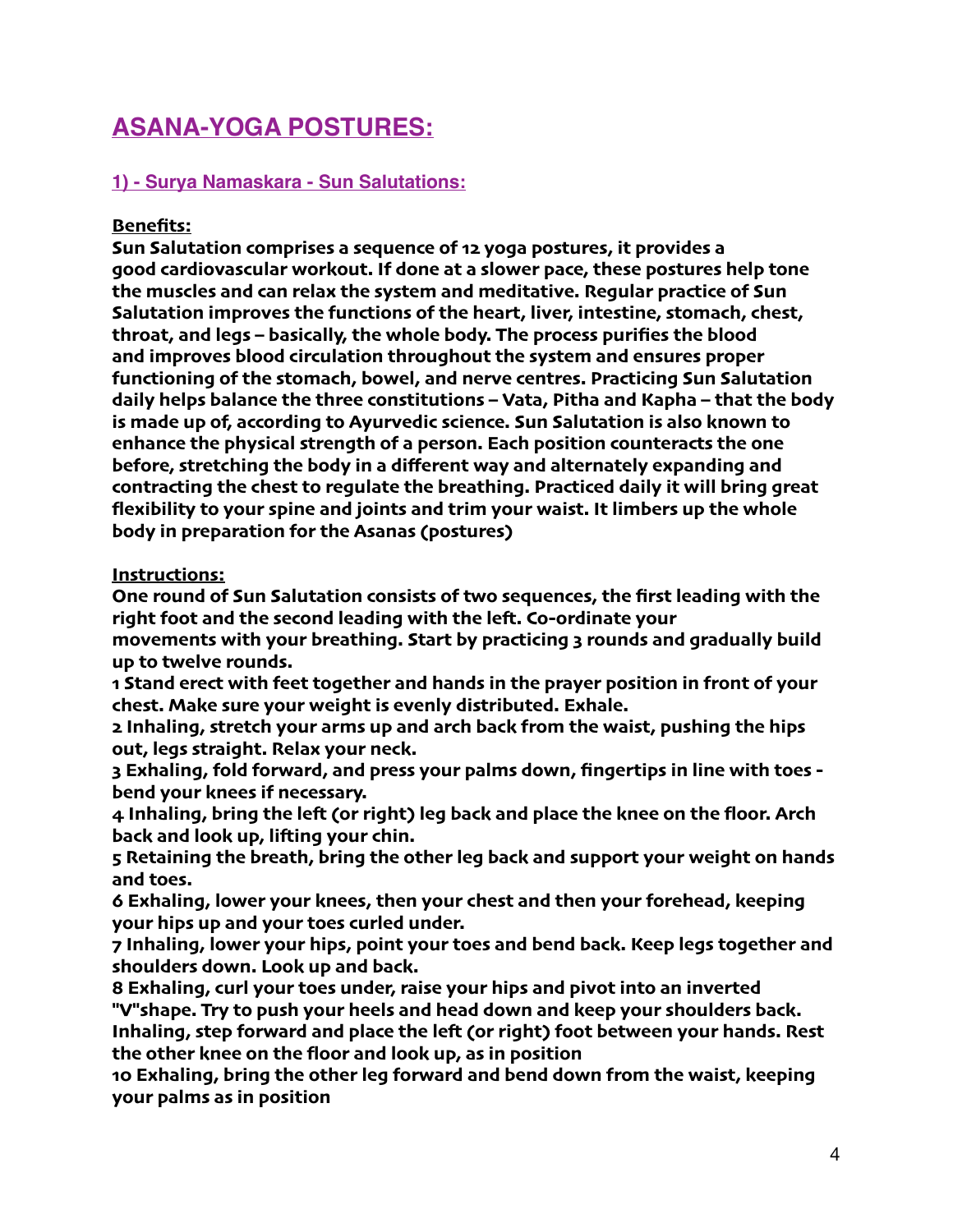**11 Inhaling, stretch your arms forward, then up and back over your head and bend back slowly from the waist.**

**12 Exhaling, gently come back to an upright position and bring your arms down by your sides.**

 $128 - 202$  $A = A \cdot B \cdot \frac{1}{1!}$ 

## **2) - Utananpadasana -Leg Raises:**

#### **Benefit:**

**Leg Raises or Utanpadasana are simple exercises used to warm up the body and prepare it well for other yoga poses or asanas. Both, Single Leg Raise and Double Leg Raises help strengthen the muscles of the stomach and lower back. Stand with your feet together. Bend your knees slightly and fold your torso over your legs, moving from the hips, not the lower back.**

#### **Single Leg Raises: Instructions:**

**In this series, one leg is raised while the other remains flat on the floor. At first you can push down with your hands to help lif your leg. Once your muscles are stronger, leave your hands and palms up your sides. Keep both knees straight and press your lower back down to the floor to straighten the spine. Lie on your back while your arms are placed by your sides. Inhale and slowly raise the right leg as high as you can without bending at the knee. Press your lower back down to the floor to help keep the spine straight. Now clasp your right leg with both hands and pull it gently towards you and continue to keep your head down. Make sure that you breathe normally throughout this time. Slowly lif your head to your leg and raise your chin to your knee and hold the pose for one breath. Exhale slowly, place your head back on the floor, and lower the leg back. Repeat the exercise using the lef leg. Do this using each leg three times.**

#### **Double Leg Raises: Instructions:**

**Lie flat on the floor and place your arms to the sides. Draw your tummy muscles into your spine. Inhale and raise both legs off the floor. Make sure your knees are straight and your buttocks are still on the floor. Hold the pose for a few breaths. Exhale and lower your legs to the floor once again. When lowering your legs, make sure that your back remains flat on the floor.**

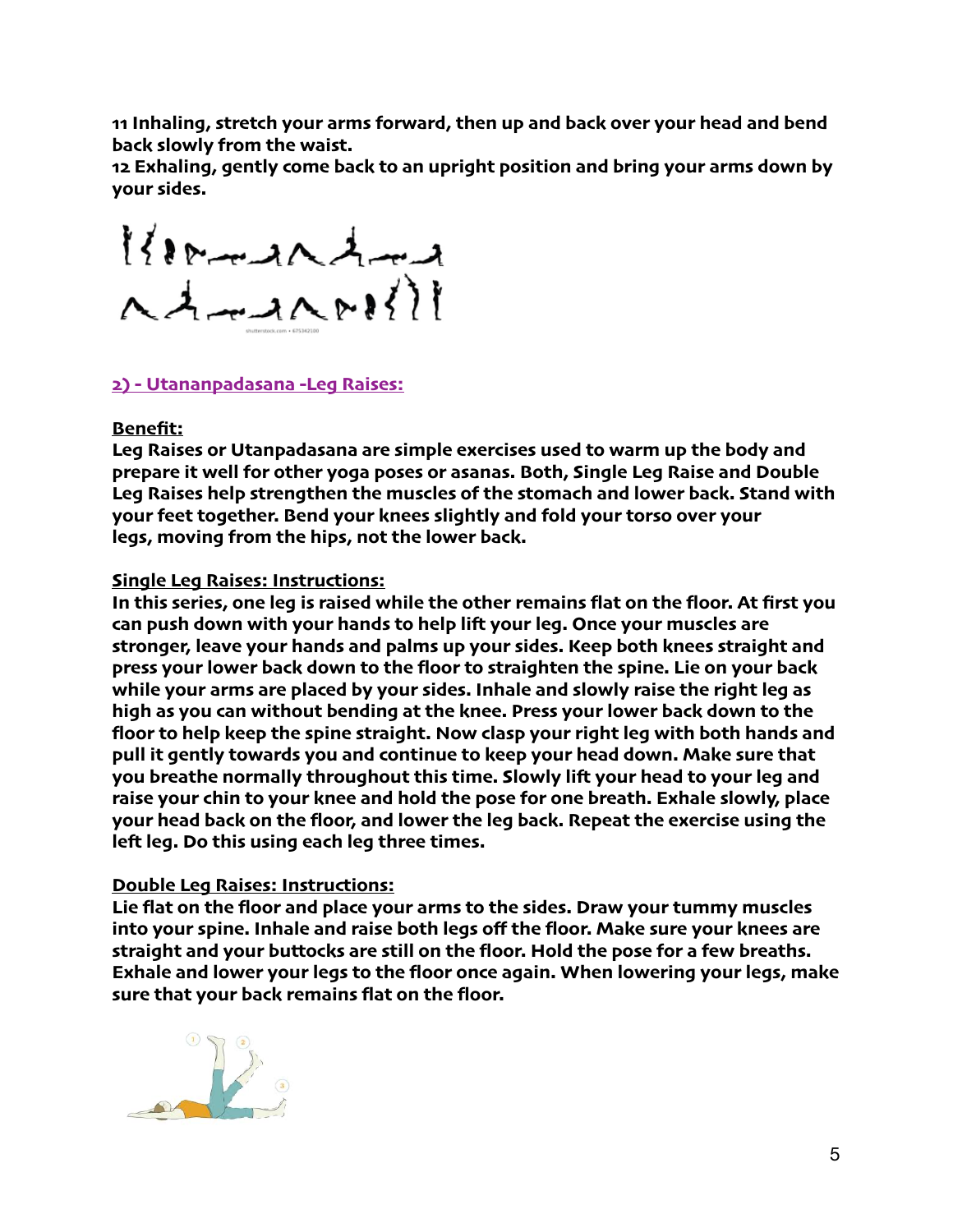# **3) Balasana - Childs Pose:**

#### **Benefits:**

**Releases tension in the back, shoulders and chest**

- **Recommended if you have dizziness or fatigue**
- **Helps alleviate stress and anxiety**
- **Flexes the body's internal organs and keeps them supple**
- **It lengthens and stretches the spine**
- **It gently stretches the hips, thighs and ankles**
- **Normalizes circulation throughout the body**
- **It stretches muscles, tendons and ligaments in the knee**
- **Calms the mind and body**
- **• Encourages strong and steady breathing**

## **Instructions:**

**1. Kneel on the floor. Touch your big toes together and sit on your heels, then separate your knees about as wide as**

**your hips.**

**2. Exhale and lay your torso down between your thighs. Broaden your sacrum across the back of your pelvis and**

**narrow your hip points toward the navel, so that they nestle down onto the inner thighs. Lengthen your**

**tailbone away from the back of the pelvis while you lif the base of your skull away from the back of**

**your neck.**

**3.Lay your hands on the floor alongside your torso, palms up, and release the fronts of your shoulders toward the**

**floor. Feel how the weight of the front shoulders pulls the shoulder blades wide across your back.**



# **4) - Ardha Pincha Mayurasana- The Dolphin:**

#### **Benefits:**

**Dolphin Pose calms the brain and helps relieve stress and mild depression. It stretches the shoulders, hamstrings,**

**calves and arches while strengthening the arms and legs. It helps relieve the symptoms of menopause and relieves**

**menstrual discomfort. It also helps prevent osteoporosis and improves digestion. It relieves headache, insomnia,**

**back pain and fatigue, while being therapeutic for high blood pressure, asthma, flat feet and sciatica.**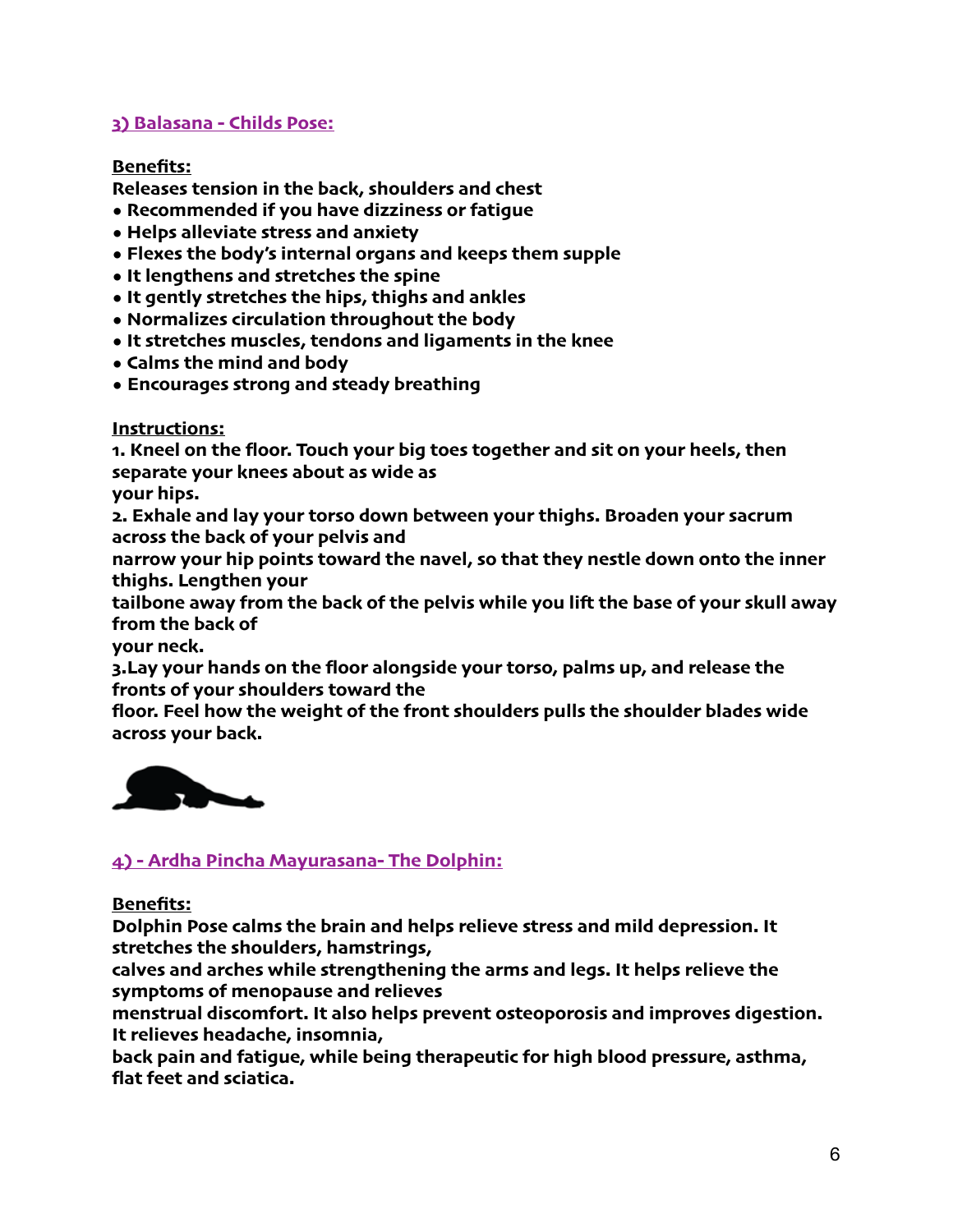#### **Instruction:**

**1 - Begin on all fours.**

**2 - Drop your forearms to the mat about shoulder-width distance apart and leave your hands flat on the ground or interlace your fingers**

**3 - Ground your index finger on the mat**

**4 - Curl your toes, as you lif your hips high to the sky and create a Downward-Facing Dog-like shape**

**5 - Keep your shoulders broad and widen through your collarbones**

**6 - Lengthen your tailbone away from the pelvis and press it toward the pubis. Against the resistance, lif the sitting bones toward the ceiling**

- **7 - Moving from the inner ankles, draw the inner legs up into the groin**
- **8 - Engage your midline**

**9 - Bend your knees slightly and lif your hips higher to the sky**

**10- Level your hips**

- **11 - Gaze at your feet or between your hands**
- **12 - Option to walk your feet toward your hands**



**5) - Balasana - Childs Pose:**



**6) - Kumbhakasana - Plank:**

#### **Benefits:**

**Plank Pose tones all of the core muscles of the body, including the abdomen, chest, and low back. It strengthens the arms, wrists, and shoulders, and is ofen used to prepare the body for more challenging arm balances. Plank also strengthens the muscles surrounding the spine, which improves posture. Practicing Plank Pose for several minutes builds endurance and stamina, while toning the nervous system.**

**Instruction:**

- **1. Begin on your hands and knees, with your wrists directly under your shoulders. Breathe smoothly and evenly through your nose. Bring your thoughts to focus on the present moment.**
- **2. Spread your fingers and press down through your forearms and hands. Do not let your chest collapse.**
- **3. Gaze down between your hands, lengthening the back of your neck and drawing your abdominal muscles toward your spine.**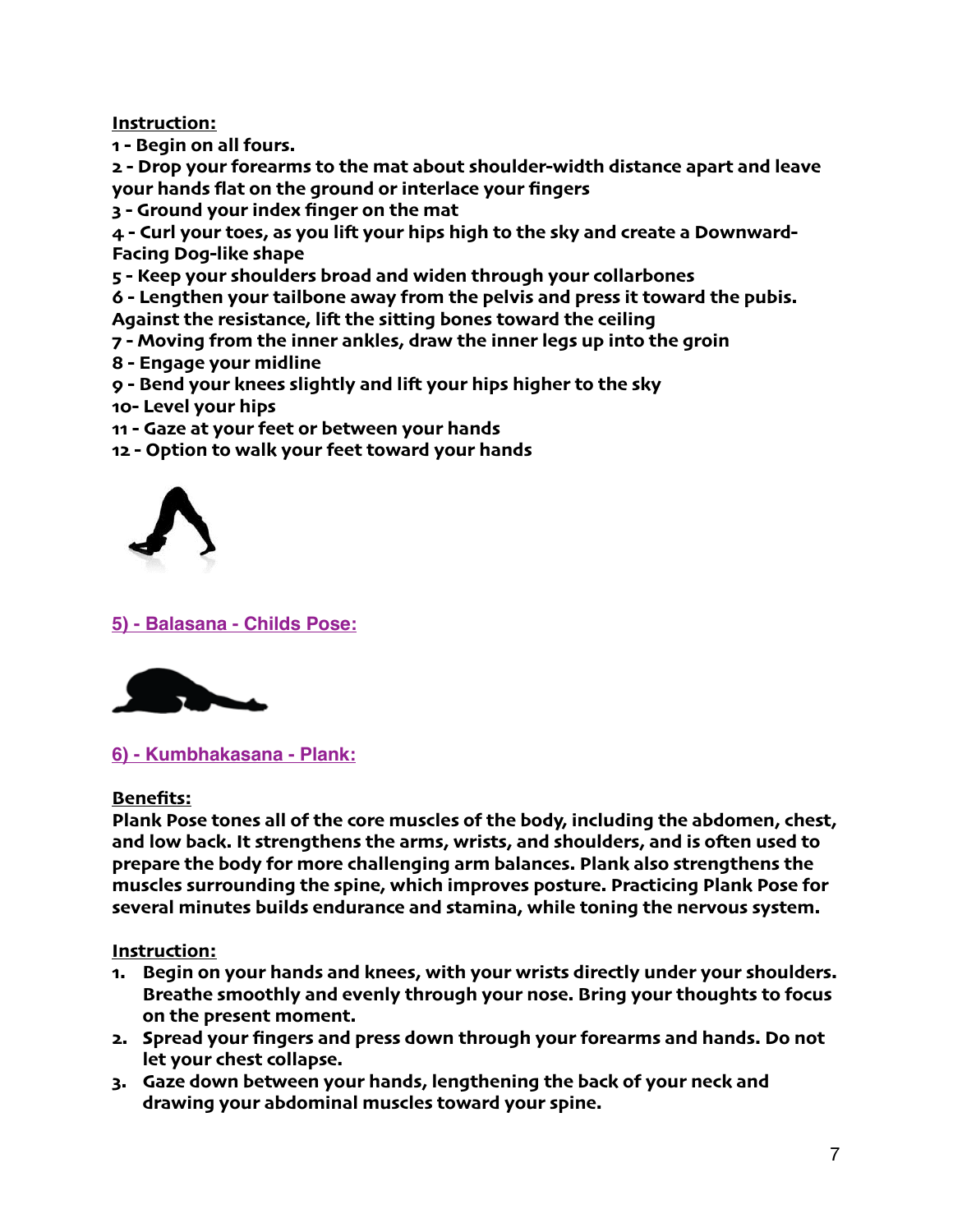- **4. Tuck your toes and step back with your feet, bringing your body and head into one straight line.**
- **5. Keep your thighs lifed and take care not to let your hips sink too low. If your butt sticks up in the air, realign your body so your shoulders are directly above your wrists.**
- **6. Draw your pelvic floor muscles toward your spine as you contract your abdominal muscles. Keep your head in line with your spine. Broaden across your shoulder blades and across your collarbones.**
- **7. Draw down through the bases of your index fingers do not let your hands roll open toward the pinkie fingers.**



# **7) - Balasana - Childs Pose:**



**8) Setu Bandha Sarvangasana - Bridge:**

**Benefits:**

**Bridge pose builds core and lower body strength, lengthens and strengthens the spine, energizes the body, and stimulates the endocrine and nervous systems.**

**Instructions:** 

**Lying on your back, bend both knees and place the feet flat on the floor hip width apart. Slide the arms alongside the body with the palms facing down. The fingertips should be lightly touching the heels.**

**2. Press the feet into the floor, inhale and lif the hips up, rolling the spine off the floor. Lightly squeeze the knees together to keep the knees hip width apart.**

**3. Press down into the arms and shoulders to lif the chest up. Engage the legs, buttocks and mula bandha to lif the hips higher.**

**4. Breathe and hold for 4-8 breaths.**

**5. To release: exhale and slowly roll the spine back to the floor.**

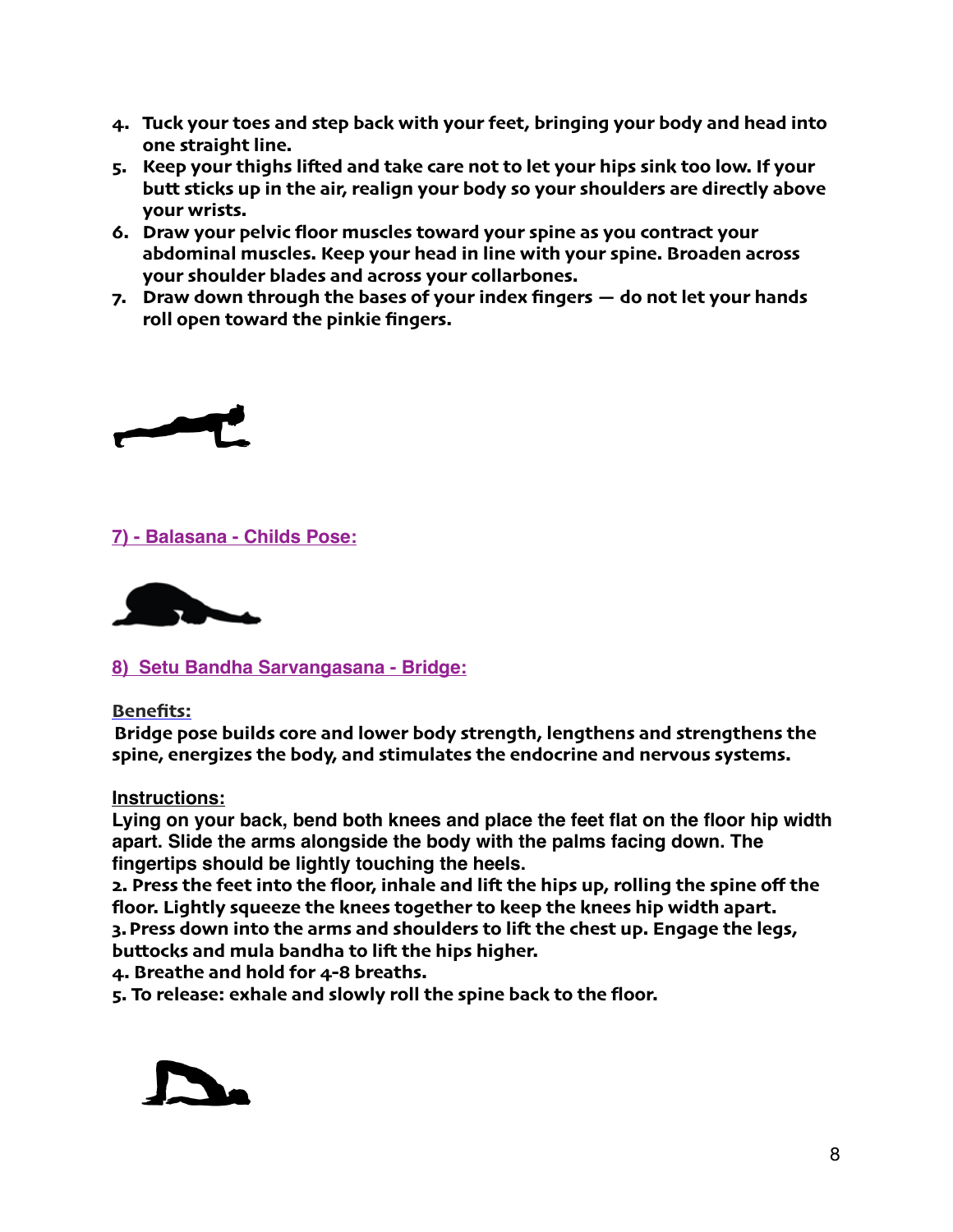#### **9)- Matsyasana - The Fish:**

**Benefits:**

**•Stretches your deep hip flexors and intercostals (muscles between the ribs)**

**•Relieves tension in your neck, throat, and shoulders**

**•Stretches and tones the front of your neck and your abdominals**

- **•Stretches and stimulates the organs of your belly and throat**
- **Strengthens your upper back and the back of your neck**
- **.Relieves stress and irritation**
- **•Improves posture**

**•Therapeutic for rounded-shoulders, asthma, spasms in the bronchial tubes, and other respiratory issues**

## **Instructions:**

**1 -Lie on your back on the floor with your knees bent, feet on the floor. Inhale, lif your pelvis slightly off the floor, and slide your hands, palms down, below your buttocks. Then rest your buttocks on the backs of your hands (and dont lif them off your hands as you perform this pose). Be sure to tuck your forearms and elbows up close to the sides of your torso.**

**2 -Inhale and press your forearms and elbows firmly against the floor. Next press your scapulas into your back and, with an inhale, lif your upper torso and head away from the floor. Then release your head back onto the**

**floor. Depending on how high you arch your back and lif your chest, either the back of your head or its crown will rest on the floor.**

**3 -There should be a minimal amount of weight on your head to avoid crunching your neck.**

**4 -you can keep your knees bent or straighten your legs out onto the floor. If you do the latter, keep your thighs active, and press out through the heels.**

**Stay for 15 to 30 seconds, breathing smoothly. With an exhalation lower your torso and head to the floor. Draw your thighs up into your belly and squeeze.**



**10) - Balasana - Childs Pose:**

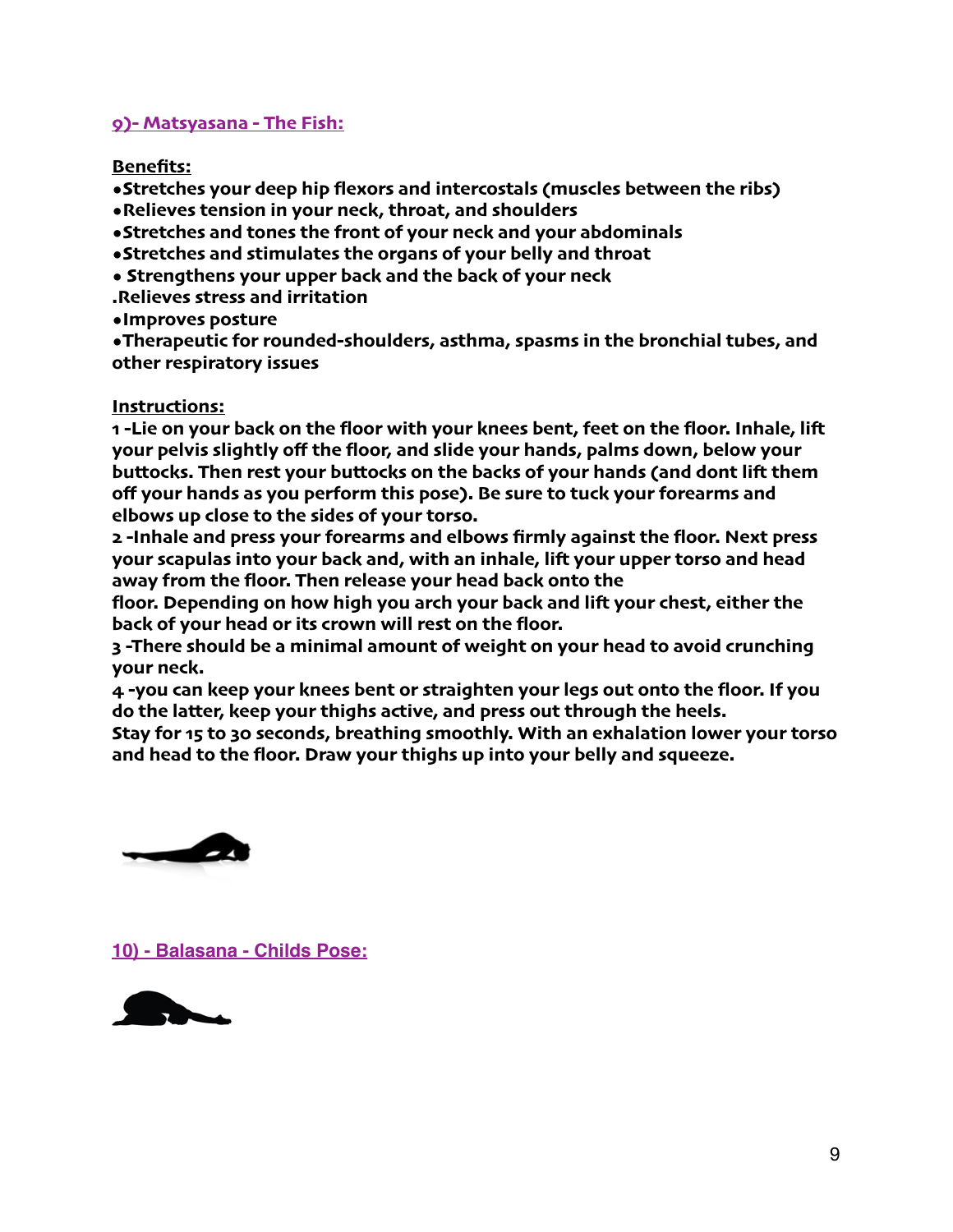#### **11) - Dandasana - Seated Staff Pose:**

#### **Benefits:**

- **Helps improve posture**
- **Strengthens back muscles**
- **Lengthens and stretches the spine**
- **May help to relieve complications related to the reproductive organs**
- **Stretches shoulders and chest**
- **Nourishes your body's resistance to back and hip injuries**
- **Helps to calm brain cells**
- **May improve functionality of the digestive organs**
- **Creates body awareness**
- **Helps improve alignment of body**
- **• Provides a mild stretch for hamstrings**

#### **Instructions:**

**1. Begin by sitting on the floor with your legs extended out in front of you. If your hamstrings are tight, sit on a bolster or blanket so your torso can be upright and vertical. You can also sit with your back against a wall with your shoulder blades touching it, leaving a space between the wall and your low back.**

**2. Sit forward on your sit bones and draw your thighs to the floor. Flex your feet and press out through your heels. Keep your big toes, inner heels, and inner knees together.**

**3. Strongly engage your thigh muscles around your thigh bones, and activate the muscles surrounding your knee caps.**

**4. Press your thigh bones firmly down into the floor. Make sure your legs do not rotate outward.**

**5. Stretch your heels away from your body and tilt your pelvis slightly forward, extending the distance between your heel bones and sit bones.**

**6. Do not collapse your low back. Work to lif your torso up from the base of your pelvis. Keep your weight evenly distributed across both sit bones.**

**7. Place your hands on the floor alongside your hips, pressing through your palms with your fingers pointing forward.**

**8. Broaden across your collarbones and lif your chest. Then, broaden across your shoulders. Draw your belly button in toward your spine. Anchor your body through your tailbone and sit tall.**

**9. Keep your torso perpendicular to the floor, and lif the crown of your head.**

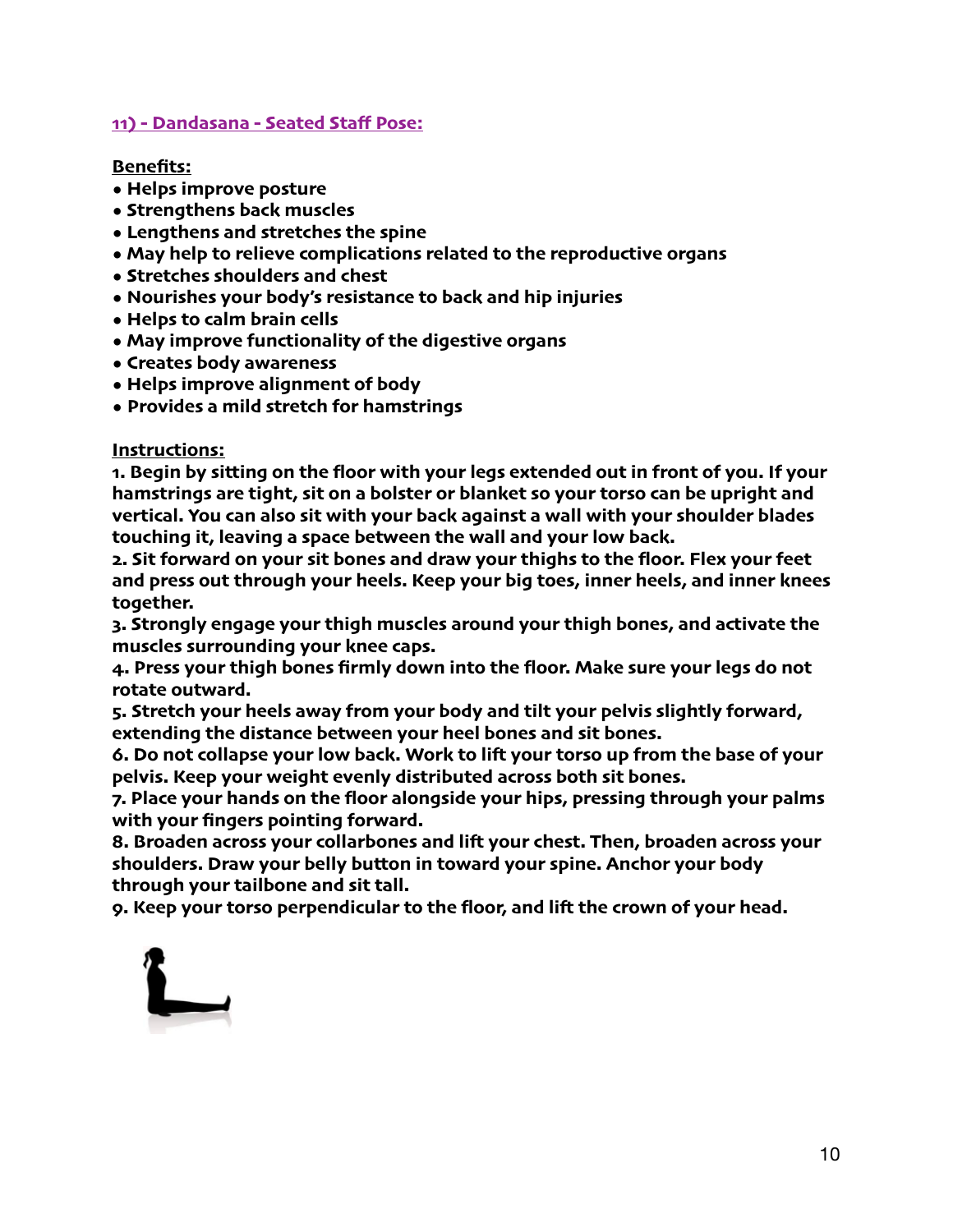## **12) - Paschimottanasana - Seated Forward Bend :**

#### **Benefits:**

- **It acts as a stress reliever.**
- **Reduces fatty deposits in the abdomen.**
- **Remove anxiety, anger and irritability.**
- **Calms the mind.**
- **Stretches the spine and brings flexibility.**
- **Good for constipation and digestive disorder.**
- **• Useful for increasing height.**

**Instructions:**

**1. Sit up with the legs stretched out straight in front of you, keeping the spine erect and toes flexed toward you.**

**2. Exhale and hinging at the hips, slowly lower the torso towards the legs. Reach the hands to the toes, feet or ankles.**

**3. To deepen the stretch: A) Use the arms to gently pull the head and torso closer to the legs. B) Press out through the heels and gently draw the toes towards you. 4. Breathe and hold for 3-8 breaths.**

**5. To release: A) Slowly roll up the spine back into Staff pose. B) Inhale the arms back over your head as you lif**

**the torso back into Staff pose.**



**13) - Purvottanasana - Upward Plank:**

**Benefits:**

- **Strengthens your triceps, wrists, back, and legs**
- **Stretches your shoulders, chest, and front ankles**
- **Frees your mind**
- **• Helps keep you open to new possibilities**

#### **Instructions:**

**1. Sit in Dandasana (Staff Pose) with your hands several inches behind your hips and your fingers pointing forward. Bend your knees and place your feet on the floor, big toes turned inward, heels at least a foot away from your buttocks. 2. Exhale, press your inner feet and hands down against the floor, and lif your hips until you come into a reverse tabletop position, torso and thighs approximately parallel to the floor, shins and arms approximately perpendicular.**

**3. Without losing the height of your hips, straighten your legs one at a time. Lif your hips still higher without hardening your buttocks. Press your shoulder blades against your back torso to support the lif of your chest.**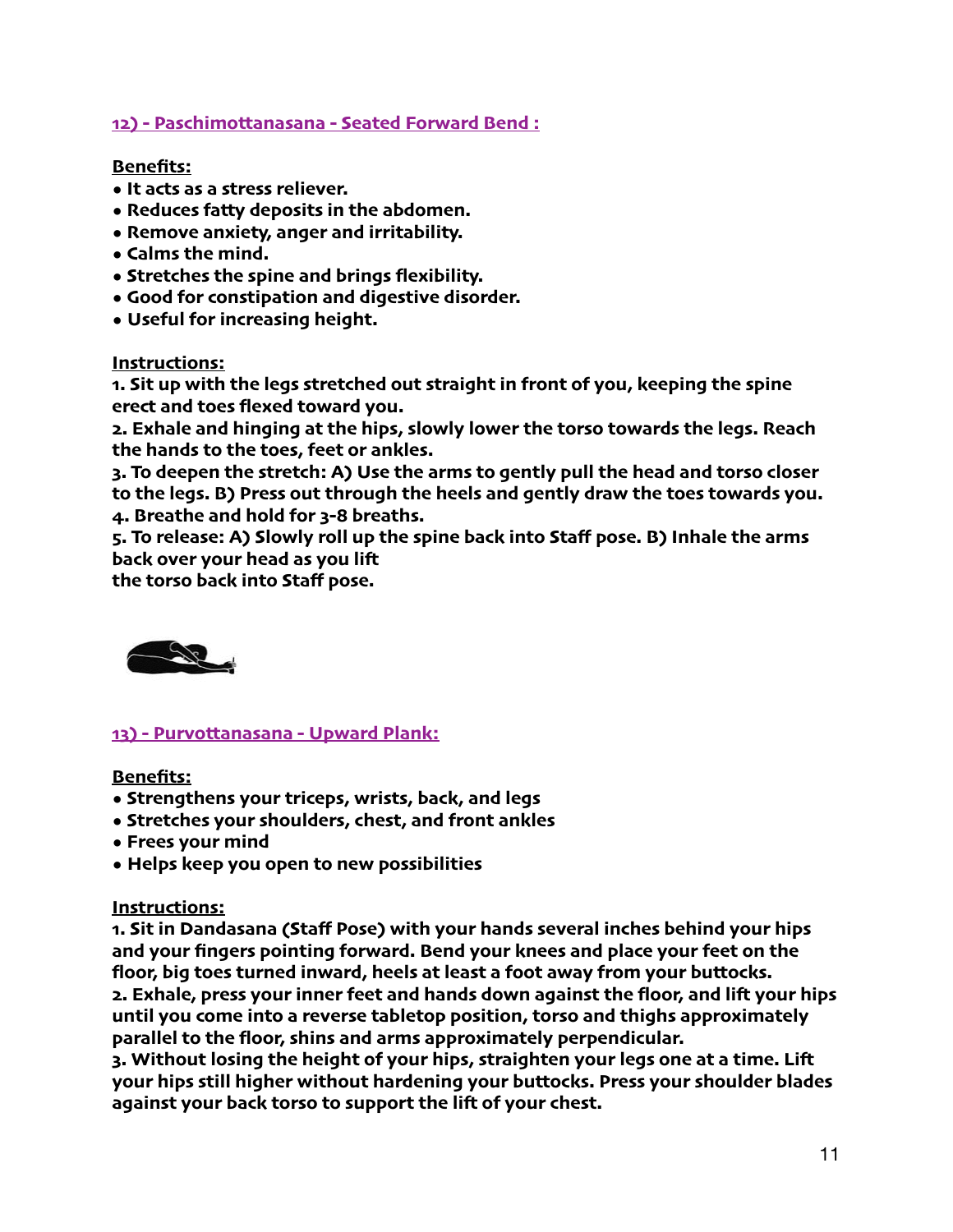**4. Without compressing the back of your neck, slowly drop your head back. 5. Hold for 30 seconds, then sit back down in Dandasana with an exhale.**



#### **14) - Navasana - Boat Pose:**

#### **Benefits:**

- **Tones and strengthens your abdominal muscles**
- **Improves balance and digestion.**
- **Stretches your hamstrings.**
- **Strengthens your spine and hip flexors.**
- **Stimulates the kidneys, thyroid and prostate glands, and intestines.**
- **Aids in stress relief.**
- **• Improves confidence.**

#### **Instructions:**

**1. Sit on the floor with your legs straight in front of you. Press your hands on the floor a little behind your hips, fingers pointing toward the feet, and strengthen the arms. Lif through the top of the sternum and lean back slightly. As you do this make sure your back doesn't round; continue to lengthen the front of your torso between the pubis and top sternum. Sit on the "tripod" of your two sitting bones and tailbone.**

**2. Exhale and bend your knees, then lif your feet off the floor, so that the thighs are angled about 45-50 degrees relative to the floor. Lengthen your tailbone into the floor and lif your pubis toward your navel. If possible, slowly straighten your knees, raising the tips of your toes slightly above the level of your eyes.**

**If this isn't possible remain with your knees bent, perhaps lifing the shins parallel to the floor.**

**3. Stretch your arms alongside the legs, parallel to each other and the floor. Spread the shoulder blades across your back and reach strongly out through the fingers. If this isn't possible, keep the hands on the floor beside your hips or hold on to the backs of your thighs. Exhalation and sit upright on an inhalation.**

**4. While the lower belly should be firm, it shouldn't get hard and thick. Try to keep the lower belly relatively flat. Press the heads of the thigh bones toward the floor to help anchor the pose and lif the top sternum. Breathe easily. Tip the chin slightly toward the sternum so the base of the skull lifs lightly away from the back of the neck.**

**5. At first stay in the pose for 10-20 seconds. Gradually increase the time of your stay to 1 minute.**

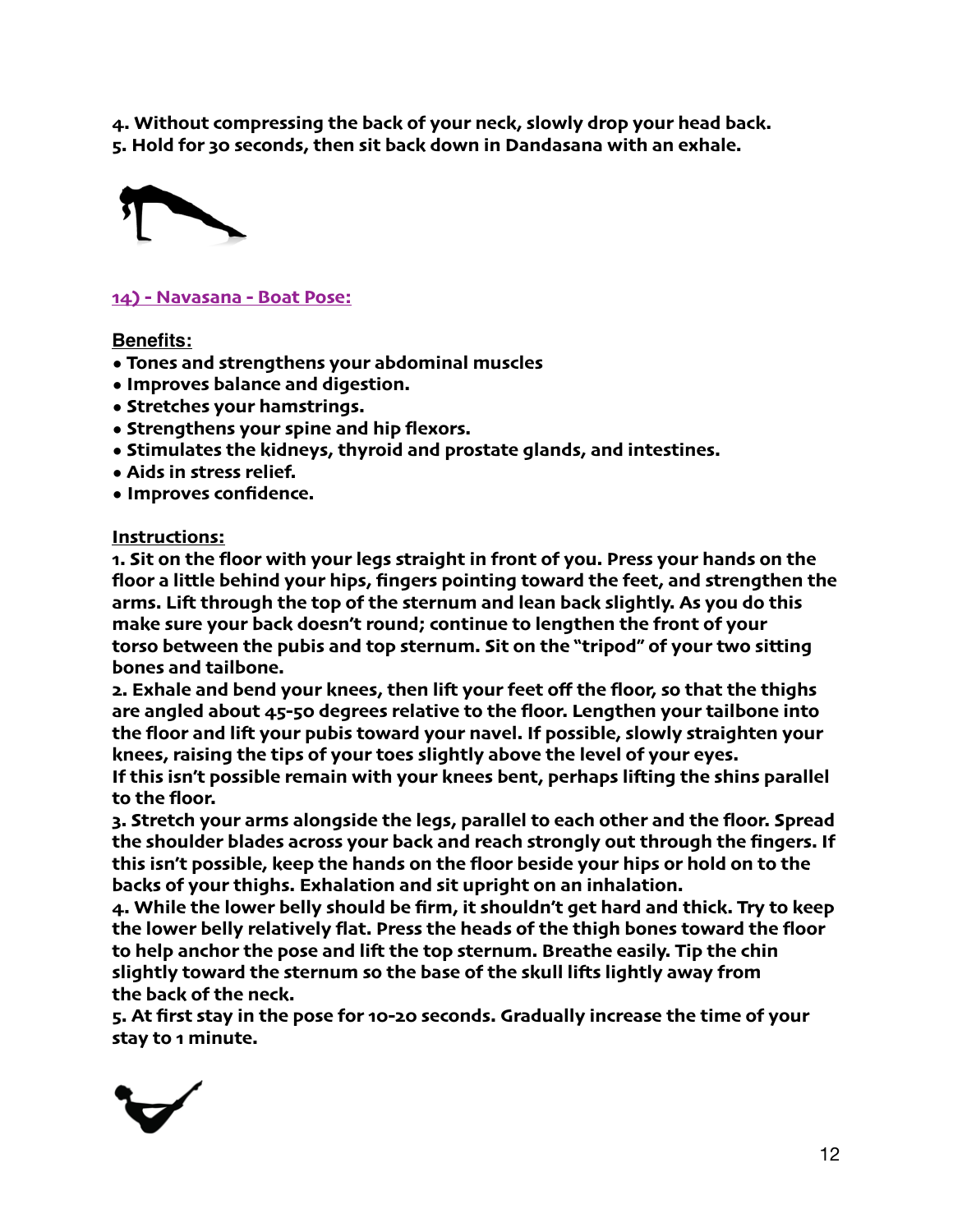#### **15) - Balasana - Childs Pose:**



# **BACK BENDING SERIES:**

**16) - Bhujangasana - Cobra Pose:**

**Benefits:**

**1 -Opens up the shoulders and neck.**

**2-Tones the abdomen.**

**3 -Strengthens the entire back and shoulders.**

**4 -Improves flexibility of the upper and middle back.**

**5 -Expands the chest.**

**6 -Improves blood circulation.**

**7 -Reduces fatigue and stress.**

**8 -Useful for people with respiratory disorders such as asthma. (Do not practice this yoga pose during**

**the attack though).**

**Instructions:**

**1) Lie on your stomach with your toes flat on the floor and forehead resting on the ground.**

**2) Keep your legs close together, with your feet and heels lightly touching each other.**

**3) Place your hands (palms downwards) under your shoulders, keeping your elbows parallel and close to your torso.**

**4)Taking a deep breath in, slowly lif your head, chest and abdomen while keeping your navel on the floor.**

**5) Pull your torso back and off the floor with the support of your hands.**

**6) Keep breathing with awareness, as you curve your spine vertebra by vertebra. If possible, straighten your arms by arching your back as much as possible; tilt your head back and look up.**

**7) Checkpoint: Are your shoulders away from your ears? Keep your shoulders relaxed, even if it means bending your elbows. With regular practice, you will be able to deepen the stretch by straightening the elbows.**

**8) Ensure that your feet are still close together. Keep smiling and breathing. Smiling Cobras!**

**9) Don't overdo the stretch or overstrain yourself.**

**10) Breathing out, gently bring your abdomen, chest and head back to the floor.**

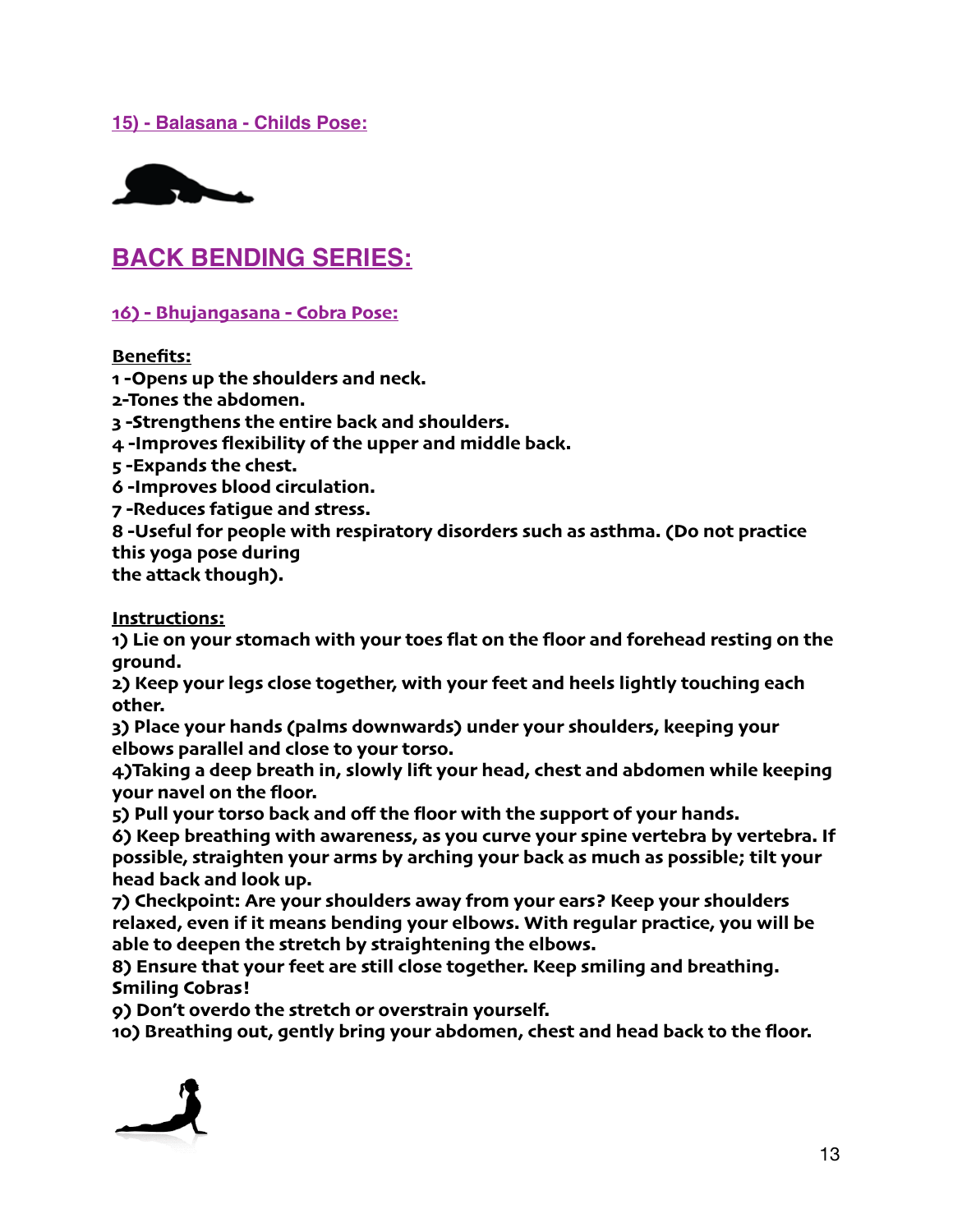#### **19) -Ardha Shalabhasana - Half Locust :**

#### **Benefits:**

- **Exercises the heart and circulatory system.**
- **Lowers blood pressure when practiced regularly.**
- **• Stretches the hip flexors.**

#### **Instructions:**

**• Lie prone on your stomach. Breathe into your belly. Notice the connection between the front side of your body and the earth.**

**• Place your arms and hands underneath your body with the palms facing down.The backs of your hands are under your pelvis with your fingertips pointing towards your feet.**

- **Keep the pelvis square and press it into your hands.**
- **Lif one leg at a time, reaching the toes away from the hip sockets.**
- **Feel the thigh subtly (almost energetically) rotating inward so that the knee is toward the mat.**

**• Make sure that your nose is grazing the mat and that your face and neck are parallel to the floor. Your weight is on your arms and torso, not on your neck or face.**

- **Lengthen your legs and lif them slowly upward.**
- **Reach out through your toes.**
- **Press the pubic bone and hip flexors into the mat to protect your lower back.**
- **Ensure that the neck does not bend and is an extension of the rest of the spine.**
- **•Lower your head, chest, arms and legs to the earth on your next exhale.**

# **20) -Poorna Shalabhasana -Full Locust :**

#### **Benefits:**

- **Strengthens the muscles of the back, especially the lower back**
- **Stimulates the autonomic nervous system, appetite and the digestive process.**

**• It balances the functioning of the liver and other abdominal organs, and helps to get rid of stomach disorders.**

#### **Instructions:**

**1 - Begin lying on your stomach with your arms at your sides. Rest your forehead on the mat. Extend your legs straight behind you, hip-width apart. Do not roll your heels inward or outward. Instead, press your weight evenly across the tops of both feet.**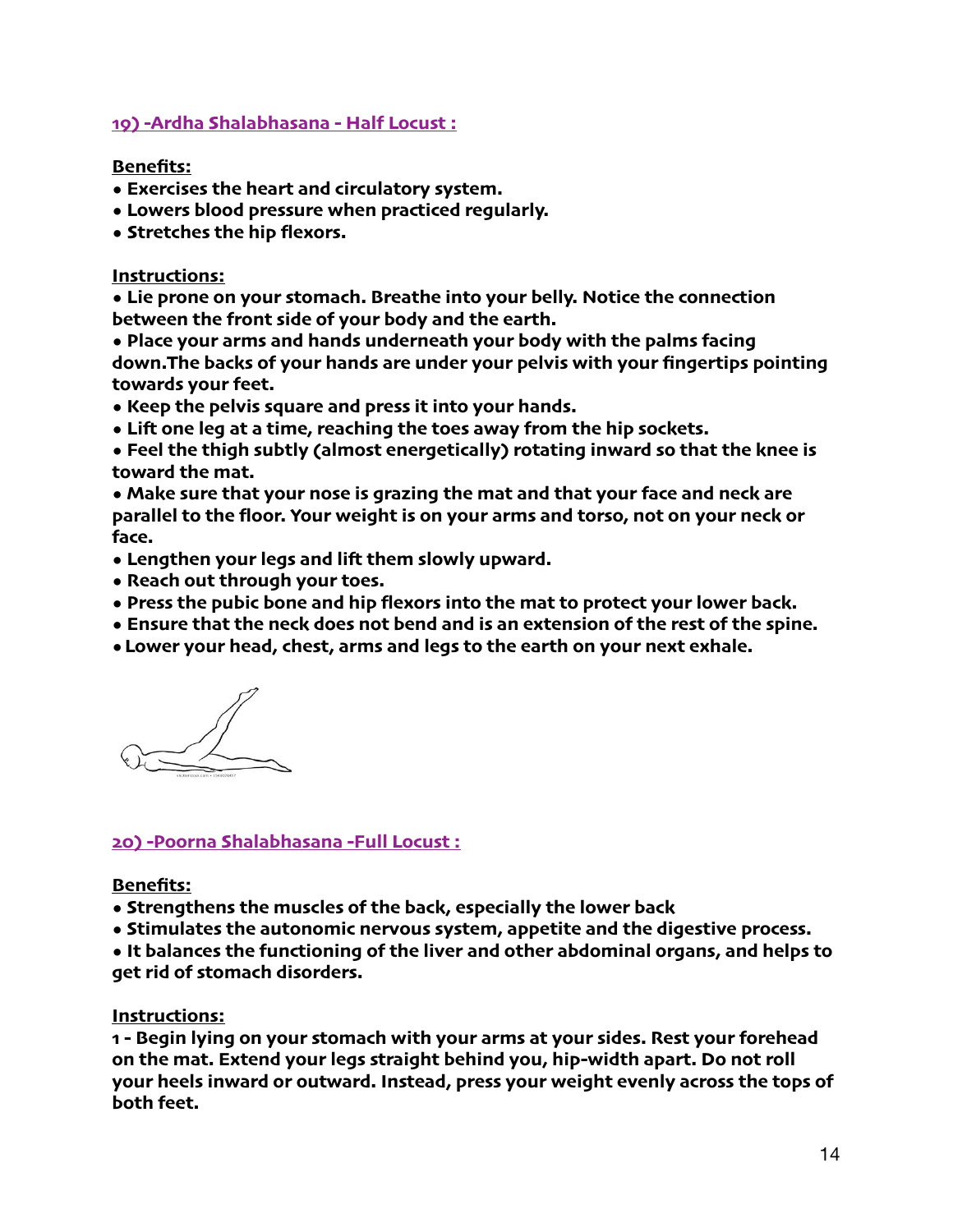**2 - Inhale and raise your head to look forward. On your exhale, lif your chest and arms. Keep your arms alongside your body with your palms facing down. Lif your upper spine and reach your arms back toward your feet.**

**3 - Use your inner thighs to lif your legs up toward the ceiling. Reach straight back through the balls of your feet. Your weight should rest on your lower ribs, belly, and front pelvis.**

**4 - Keep your chest lifed as you widen across your collarbones. Draw your shoulder blades into your back ribs and extend them away from each other. 5 - Gaze at your cheeks. Keep your breath smooth and even.**

**6 - Hold for up to one minute. On an exhalation, slowly release your body to the ground. Place your right ear on the mat and relax your arms at your sides for a few breaths. Repeat the pose for the same amount of time, then rest with your lef ear on the mat.**



**21) - Dhanurasana - Bow Pose.**

# **Benefits:**

**1 Strengthens the back and abdominal muscles**

**2 Stimulates the reproductive organs**

- **3 Opens up the chest, neck and shoulders**
- **4 Tones the leg and arm muscles**
- **5 Adds greater flexibility to the back**
- **6 Good stress and fatigue buster**

**Instructions:**

**1 Lie on your stomach with your feet hip-width apart and your arms by the side of your body.**

**2 Fold your knees, take your hands backwards and hold your ankles.**

**3 Breathing in, lif your chest off the ground and pull your legs up and back.**

**4 Look straight ahead with a smile on your face.**

**5 Keep the pose stable while paying attention to your breath. Your body is now curved and taut as a bow.**

**6 Continue to take long deep breaths as you relax in this pose. But bend only as far as your body permits you to. Do not overdo the stretch.**

**7 Afer 15 -20 seconds, as you exhale, gently bring your legs and chest to the ground. Release the ankles**

**and relax.**

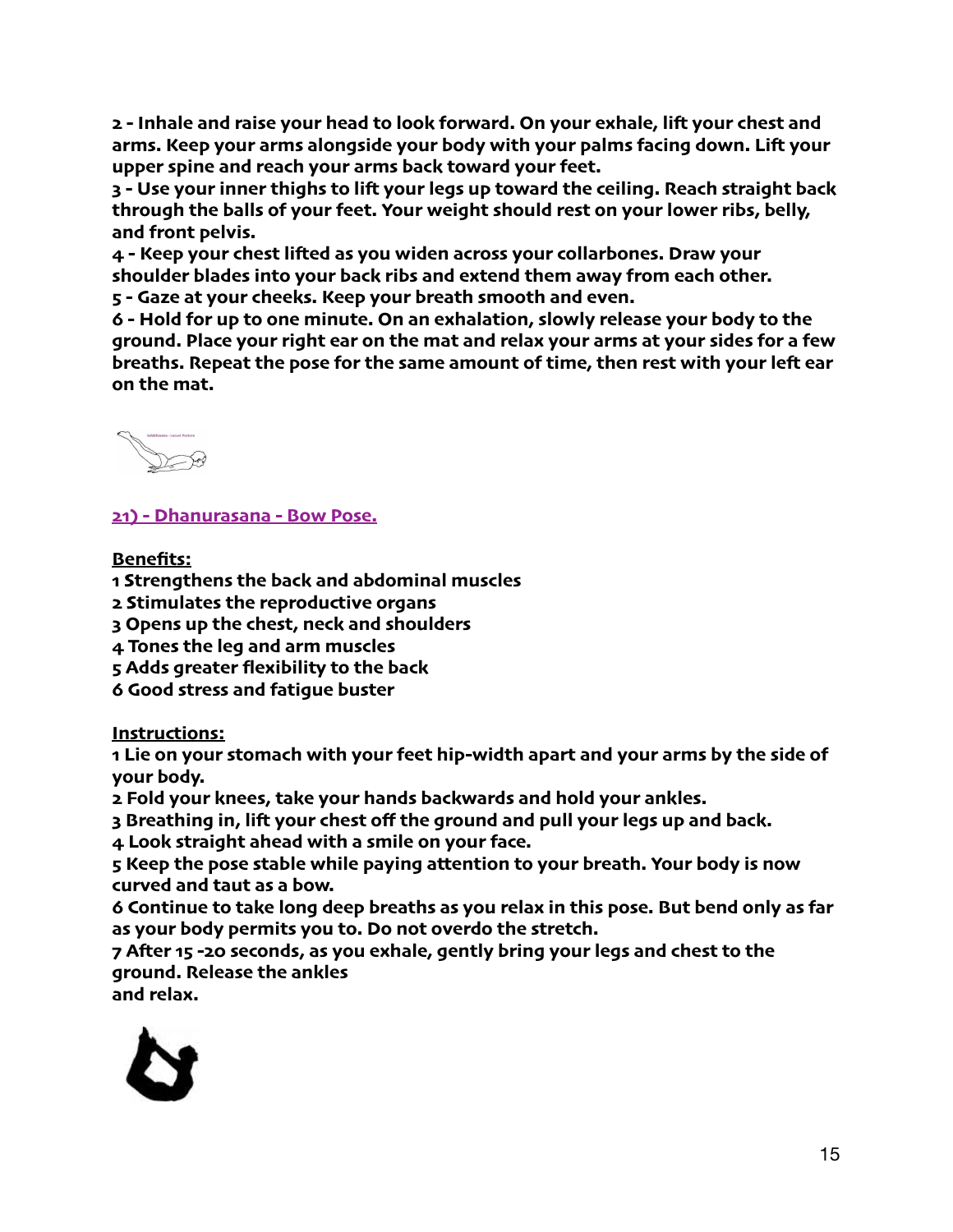#### **22) - Balasana - Child's Pose:**



#### **23) - Ardha Matsyendrasana - Half Spinal Twist:**

**Benefits: Makes spine supple Increases the elasticity of the spine Opens the chest and increases the oxygen supply to the lungs.**

#### **Instructions:**

**Sit up with the legs stretched out straight in front of you, keeping the feet together and the spine erect. Bend the lef leg and place the heal of the lef foot beside the right hip (optionally, you can keep the lef leg straight). Take the right leg over the lef knee. Place the lef hand on the right knee and the right hand behind you. Twist the waist, shoulders and neck in this sequence to the right and look over the right shoulder. Keep the spine erect. Hold and continue with gentle long breaths in and out. Breathing out, release the right hand first (the hand behind you), release the waist, then chest,lastly the neck and sit up relaxed yet straight. Repeat to the other side. Breathing out, come back to the front and relax.**



# **STANDING POSES:**

#### **25) - Vrikshasana - Tree Pose:**

#### **Benefits:**

**This pose leaves you in a state of rejuvenation. It stretches the legs, back and arms, and invigorates you. It brings balance and equilibrium to your mind. It helps improve concentration. This posture has been found to relieve some cases of sciatica. It makes the legs strong, improves balance, and opens the hips. Helps those who are suffering from sciatica.**

#### **Instructions:**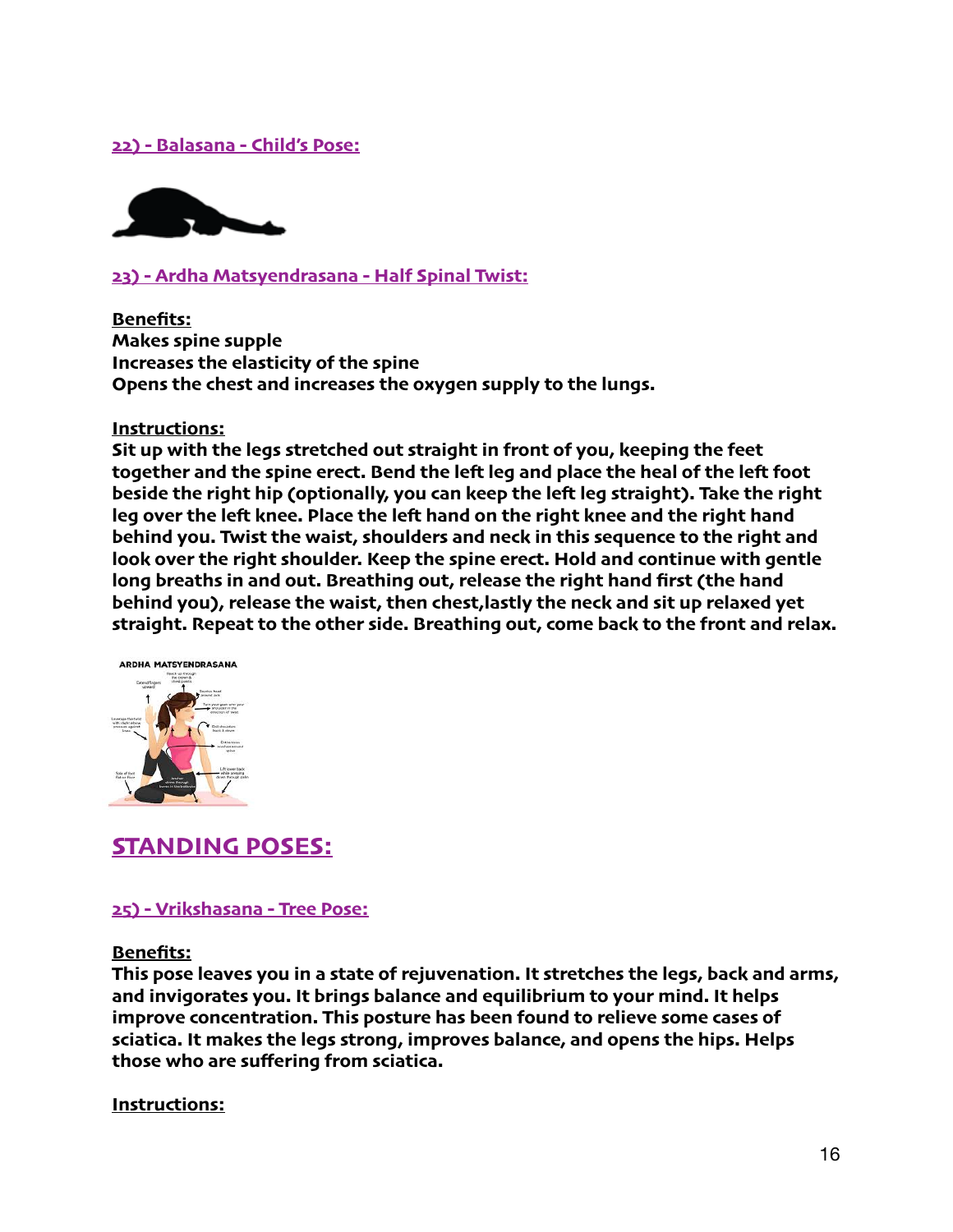**1 - Begin standing in Mountain Pose (Tadasana), with your arms at your sides. Distribute your weight evenly across both feet, grounding down equally through your inner ankles, outer ankles, big toes, and baby toes.**

**2 - Shif your weight to your lef foot. Bend your right knee, then reach down and clasp your right inner ankle. Use your hand to draw your right foot alongside your inner lef thigh. Do not rest your foot against your knee, only above or below it. Adjust your position so the centre of your pelvis is directly over your lef foot. Then, adjust your hips so your right hip and lef hip are aligned.**

**3 - Rest your hands on your hips and lengthen your tailbone toward the floor. Then, press your palms together in prayer position at your chest, with your thumbs resting on your sternum.**

**4 - Fix your gaze gently on one, unmoving point in front of you.**

**5 - Draw down through your lef foot. Press your right foot into your lef thigh, while pressing your thigh equally against your foot. Inhale as you extend your arms overhead, reaching your fingertips to the sky. Rotate your palms inward to face each other. If your shoulders are more flexible, you can press your palms together in prayer position, overhead.**

**6 - Hold for up to one minute. To release the pose, step back into Mountain Pose. Repeat for the same amount of time on the opposite side.**



# **26) Prasarita Padottanasana - Wide Angle Pose:**

**Benefits:**

- **Strengthens and stretches the inner and back legs and the spine**
- **Tones the abdominal organs**
- **Calms the brain**
- **Relieves mild backache**

# **Instructions:**

**1) - Stand in [Tadasana \(Mountain Pose\)](https://www.yogajournal.com/poses/492), facing one of the long edges of your sticky mat, then step or lightly hop your feet apart anywhere from 3 to 4 1/2 feet (depending on your height: taller people should step wider). Rest your hands on your hips. Make sure your inner feet are parallel to each other. Lif your inner arches by drawing up on the inner ankles, and press the outer edges of your feet and ball of the big toe firmly into the floor. Engage the thigh muscles by drawing them up. Inhale and lif your chest, making the front torso slightly longer than the back.**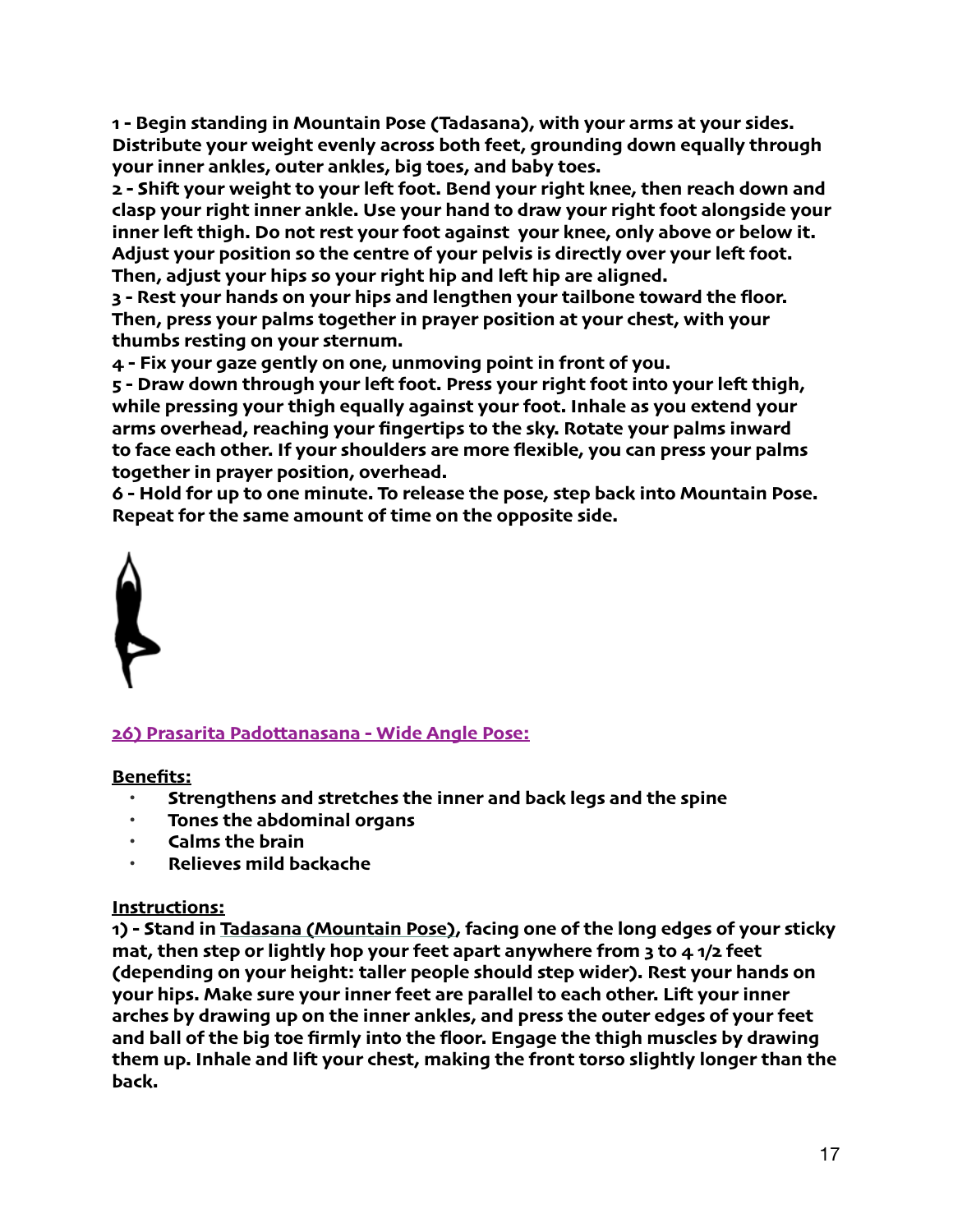**2) - Exhale and, maintaining the length of the front torso, lean the torso forward from the hip joints. As your torso approaches parallel to the floor, press your fingertips onto the floor directly below your shoulders. Extend your elbows fully. Your legs and arms then should be perpendicular to the floor and parallel to each other. Move your spine evenly into the back torso so that your back is slightly concave from the tailbone to the base of the skull. Bring your head up, keeping the back of the neck long, and direct your gaze upward toward the ceiling. 3) - Push your top thighs straight back to help lengthen the front torso, and draw the inner groins away from each other to widen the base of your pelvis. Take a few breaths. As you maintain the concavity of your back and the forward lif of your sternum, walk your fingertips between your feet. Take a few more breaths and then, with an exhalation, bend your elbows and lower your torso and head into a full forward bend. Make sure as you move down that you keep your front torso as long as possible. If possible rest the crown of your head on the floor. 4) - Press your inner palms actively into the floor, fingers pointing forward. If you have the flexibility to move your torso into a full forward bend, walk your hands back until your forearms are perpendicular to the floor and your upper arms parallel. Be sure to keep your arms parallel to each other and widen the shoulder blades across the back. Draw your shoulders away from your ears.**

**5) - Stay in the pose anywhere from 30 seconds to 1 minute. To come out, bring your hands back on the floor below your shoulders and lif and lengthen your front torso. Then with an inhalation, rest your hands on your hips, pull your tail bone down toward the floor, and swing the torso up. Walk or hop your feet back into Tadasana.**



#### **Warrior Poses 1, 2, 3:**

#### **Benefits:**

- *•* **Strengthens your shoulders, arms, legs, ankles and back**
- *•* **Opens yours hips, chest and lungs**
- *•* **Improves focus, balance and stability**
- *•* **Encourages good circulation and respiration**
- *•* **Stretches your arms, legs, shoulders, neck, belly, groins and ankles**
- *•* **Energizes the entire body**

#### **Instructions:**

#### **Warrior 1:**

**1) Begin in [Mountain Pose \(Tadasana\)](https://www.yogaoutlet.com/blogs/guides/how-to-do-mountain-pose-in-yoga/), standing with your feet hip-distance apart and your arms at your sides. Let your thoughts settle. Focus on the present**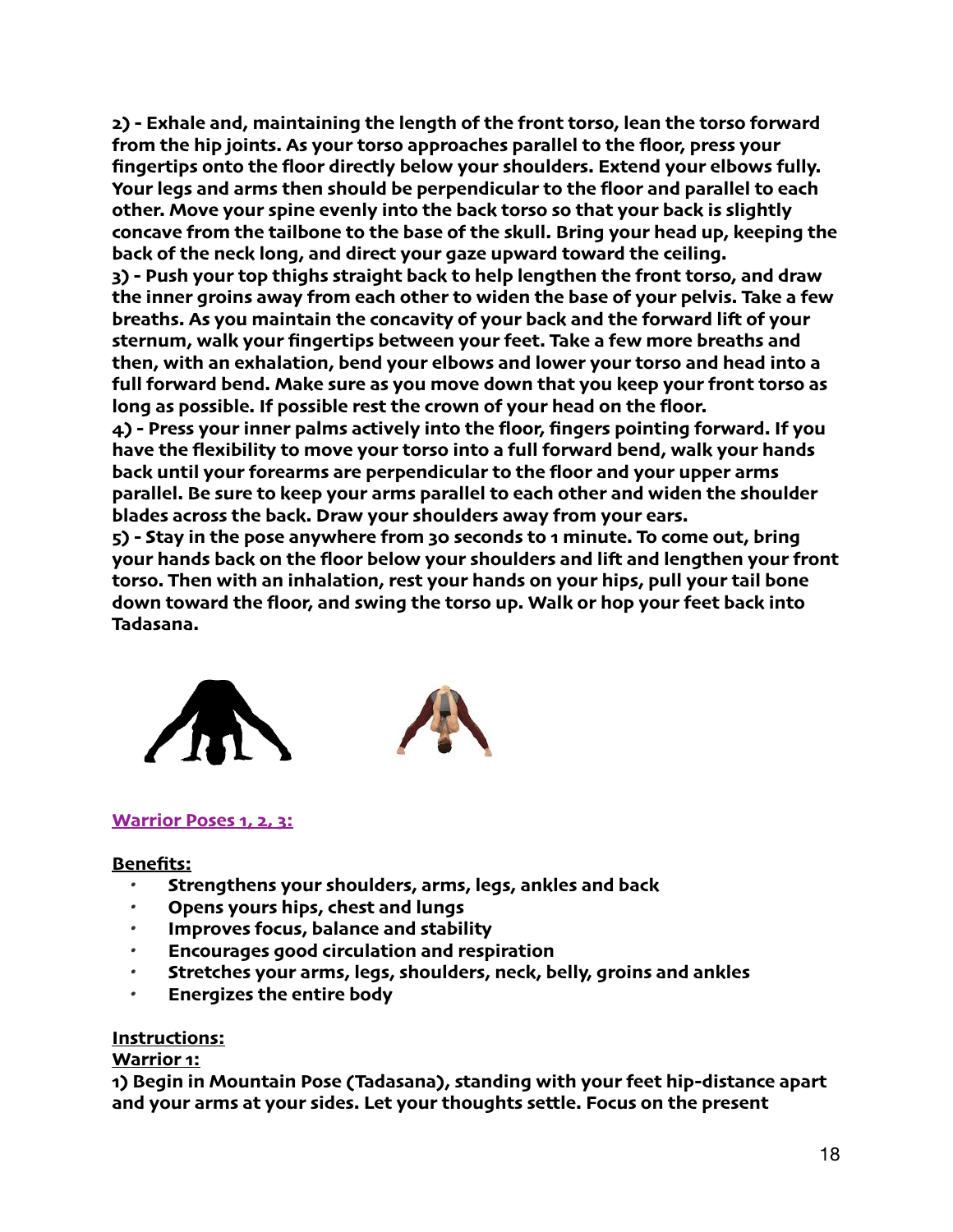**moment. Breathe deeply and evenly, calming your mind. Draw your awareness inward. Turn to the lef. Exhale as you step your feet wide apart, about 4 to 5 feet. Turn your right foot out 90 degrees, so your toes are pointing to the top of the [mat](https://www.yogaoutlet.com/collections/yoga-mats-9194).. Pivot your lef foot inwards at a 45-degree angle.**

**Align your front heel with the arch of your back foot. Keep your pelvis turned toward the front of your mat. Press your weight through your lef heel. Then, exhale as you bend your right knee over your right ankle. Your shin should be perpendicular to the floor. Lif through the arches of your feet, while rooting down through your ankles. Reach up strongly through your arms. Broaden across your belly, lengthen the sides of your waist, and lif through your chest. Keep your palms and fingers active and reaching. You can keep your arms parallel, or press your palms together. Gently tilt your head back and gaze up at your thumbs. Keep your shoulders dropped away from your ears. Feel your shoulder blades pressing firmly inward. Press down through the outer edge of your back foot, keeping your back leg straight. Hold for up to one minute. To release the pose, press your weight through your back heel and straighten your front leg. Lower your arms. Turn to the lef, reversing the position of your feet, and repeat for the same length of time on the opposite side.**

#### **Warrior 2:**

**Begin in [Mountain Pose \(Tadasana\)](https://www.yogaoutlet.com/blogs/guides/how-to-do-mountain-pose-in-yoga/), standing with your feet hip-distance apart and your arms at your sides. Let go of distractions. Notice the quality of your breath. Draw your awareness inward, to the centre of your body. Turn to the lef. Exhale as you step your feet wide apart, about 4 to 5 feet. Check to ensure that your heels are aligned with each other. Turn your right foot out 90 degrees, so your toes are pointing to the top of the [mat](https://www.yogaoutlet.com/collections/yoga-mats-9194). Pivot your lef foot slightly inwards. Your back toes should be at a 45-degree angle. Lif through the arches of your feet, while rooting down through your ankles. Raise your arms to the side to shoulder height, so they're parallel to the floor. Your arms should be aligned directly over your legs. With your palms facing down, reach actively from fingertip to fingertip. On an exhalation, bend your front knee. Align your knee directly over the ankle of your front foot. Your front shin should be perpendicular to the floor. Sink your hips low, eventually bringing your front thigh parallel to the floor. Make sure your front shin stays vertical. Widen your stance as needed to make sure that your knee does not move forward past your ankle. Press down through the outer edge of your back foot, and keep your back leg straight. Keep your torso perpendicular to the floor, with your head directly over your tailbone. Do not lean towards your front leg. Turn your head to gaze out across the tip of your right middle finger. Broaden across your collarbones and lengthen the space between your shoulder blades. Engage your triceps. Drop your shoulders and lif your chest. Draw your belly in toward your spine. Keep your torso open, not turned toward the front leg. Hold for up to one minute. To release, inhale as you press down through your back foot and straighten your front leg. Lower your arms. Turn to the lef, reversing the position of your feet, and repeat for the same length of time on the opposite side.**

#### **Warrior 3:**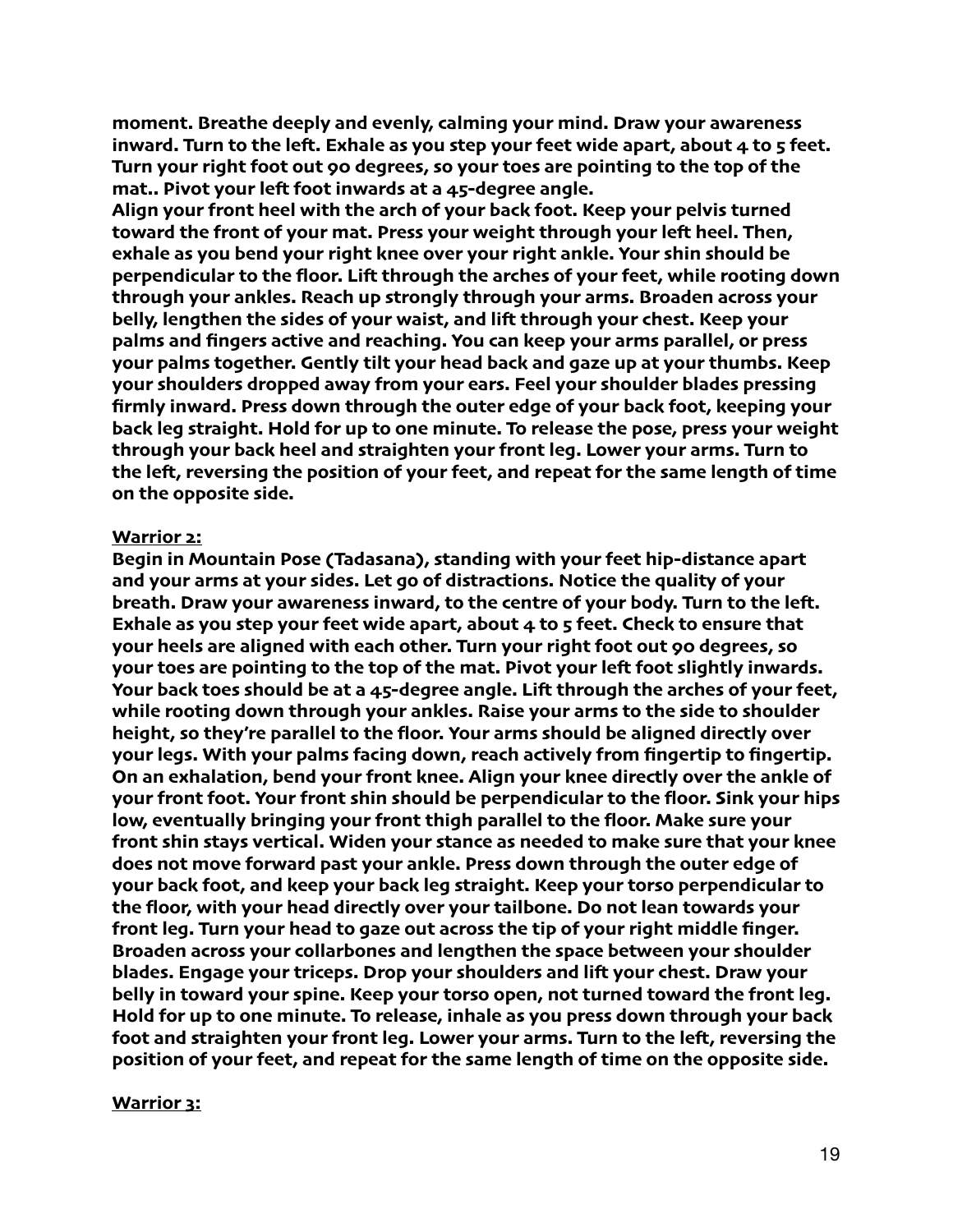**Begin standing in [Mountain Pose \(Tadasana\)](https://www.yogaoutlet.com/blogs/guides/how-to-do-mountain-pose-in-yoga/) with your feet hip-distance apart and your arms at your sides. Breathe smoothly and calmly, bringing your awareness to the present moment. Turn to the lef and step your feet wide apart, about 4 to 5 feet. Turn your right foot out 90 degrees so your toes point to the top of the [mat](https://www.yogaoutlet.com/collections/yoga-mats-9194). Pivot your lef foot inward at a 45-degree angle. Point your pelvis and torso in the same direction as your right toes are pointing. Bend your right knee over your right ankle so your shin is perpendicular to the floor. Raise your arms overhead with your palms facing each other. This is [Warrior I \(Virabhadrasana I\)](https://www.yogaoutlet.com/blogs/guides/how-to-do-warrior-i-pose-in-yoga/). Press your weight into your right foot. Lif your lef leg as you lower your torso, bringing your body parallel to the ground. Your arms, still extended, will now reach forward. Flex your lef foot and reach out through your heel, as if you're pressing a wall behind you. Keep the muscles of both legs actively engaged. Straighten your standing leg as you continue to lif the lef leg, but do not lock your knees. Work toward bringing your arms, torso, hips, and raised leg parallel to the floor. You may need to lower the hip of your raised leg slightly in order to bring your hips parallel to your mat. Stretch your body from your fingertips all the way through your lifed heel. Gaze at the floor a few feet in front of your body. Hold the pose for 30 seconds. To release, exhale as you sofly lower your lef foot back to the floor, coming again into Warrior I. Lower your arms and step forward into Mountain Pose. Repeat the pose for the same amount of time on the opposite side.**



#### **28) - Trikonasana - Triangle Pose:**

#### **Benefits:**

**Triangle pose engages every part of the body, strengthens the core, opens the hips and shoulders and stretches the legs.**

#### **Instructions:**

**1. From a standing position with the legs 3 feet apart as in Five Pointed Star, turn the right toes to the right wall and the lef toes slightly inwards. Inhale and press the lef hips out to the lef as you slide both arms to the right parallel to the floor. 2. Exhale and rotate only the arms, raising the lef arm up and resting the right hand against the right leg, with the palms facing forward.**

**3. Press into the feet, pull up the knee caps, keeping the legs strong. Reach the finger tips away from each other, bringing the arms into one straight line with the shoulders stacked on top of each other. Press the lef hip forward and the right hip back.**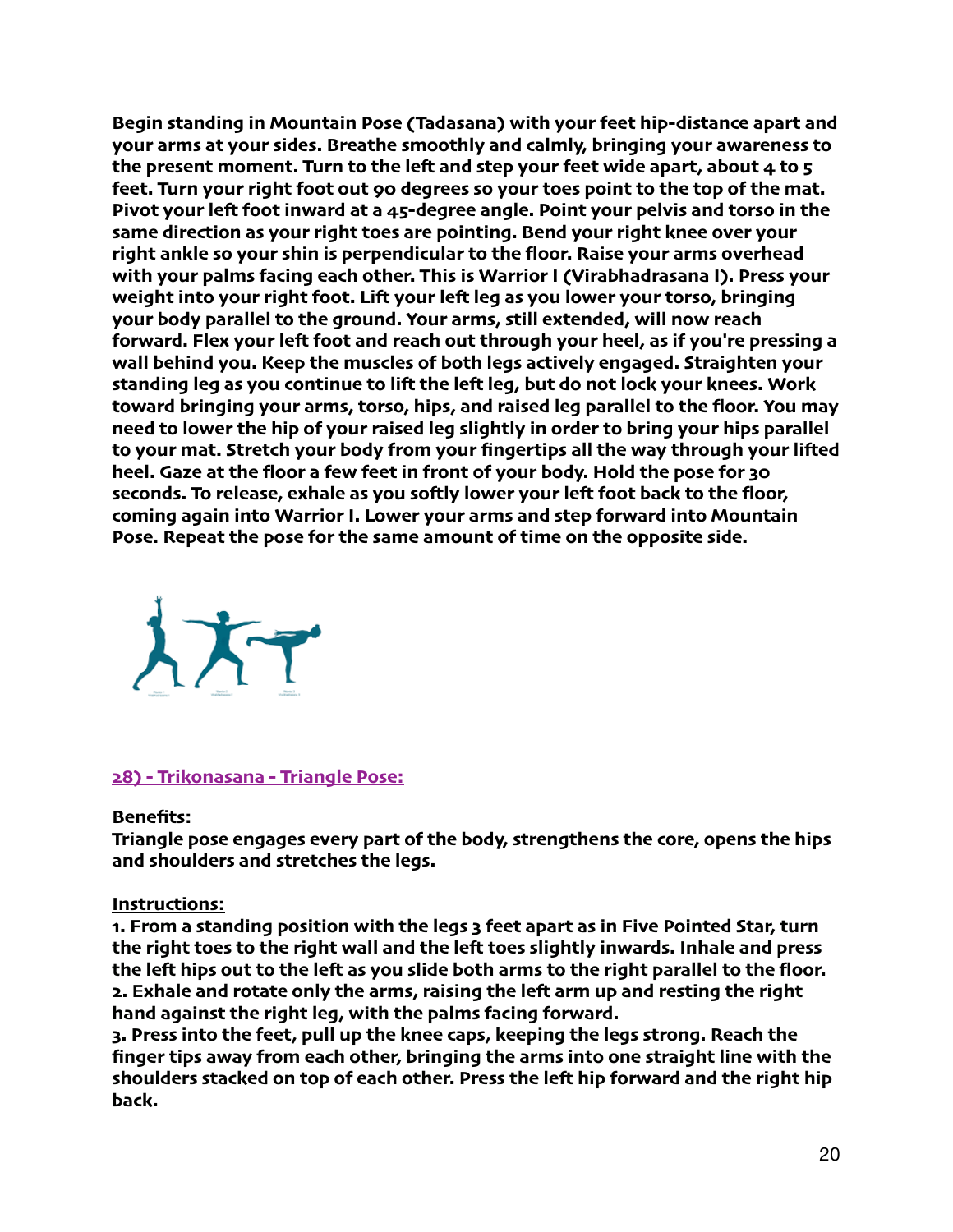**4. Breathe and hold for 3-6 breaths.**

**5. To release: inhale and reach the raised hand up towards the ceiling as you press down into the feet using the whole body to lif back into 5 pointed star. 6. Repeat on the other side.**



# **FINISHING ASANAS:**

#### **29) Sivasana - Corpse Pose:**

#### **Benefits:**

**.Calms the brain and helps relieve stress and mild depression.**

- **Relaxes the body.**
- **Reduces headache, fatigue, and insomnia.**
- **• Helps to lower blood pressure.**

#### **Instructions:**

**1 Lie flat on your back, preferably without any props or cushions. Use small pillow below your neck if**

**absolutely required. Close your eyes.**

**2 Keep your legs comfortable apart and let your feet and knees relax completely, toes facing to the sides.**

**3 Place your arms alongside, yet a little spread apart from your body. Leave your palms open, facing**

**upward.**

**4 Taking your attention to different body parts one by one, slowly relax your entire body.**

**5 Begin with bringing your awareness to the right foot, move on to the right knee (as you complete one leg,**

**move your attention on to the other leg), and so on, and slowly move upwards to your head, relaxing each**

**part of the body.**

**6 Keep breathing slowly, gently, deeply and allow your breath to relax you more and more. The incoming**